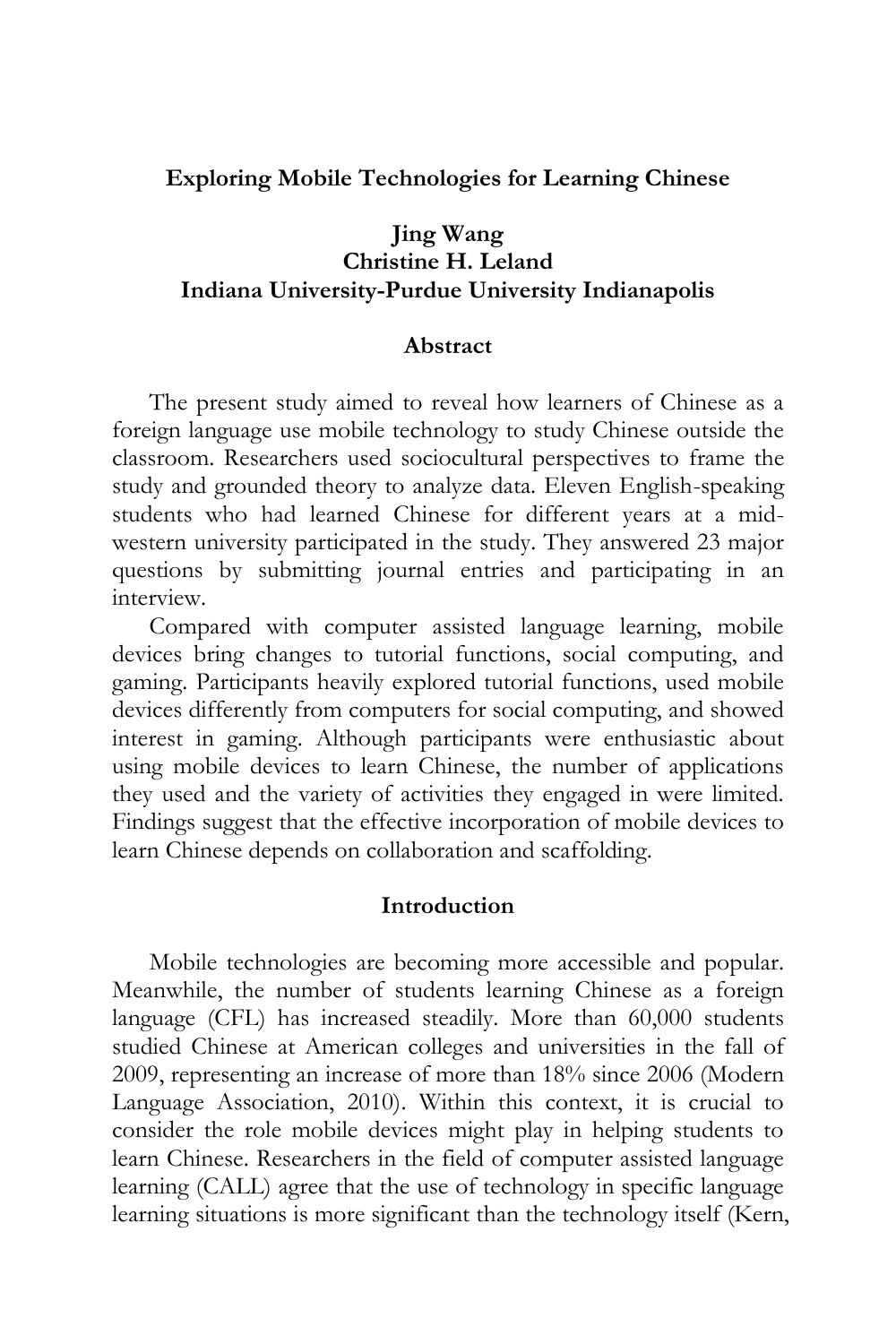2006). The purpose of this study was to explore how CFL learners use mobile devices to learn Chinese.

# **Literature Review**

Blake (2011) describes CALL in terms of the following three categories: "tutorial CALL, social computing CALL, and CALL gaming" (p. 21). Blake summarizes that tutorial CALL is conducive to vocabulary development. Within tutorial CALL, Blake also discusses the availability of some programs for intelligent CALL, which can specifically respond to individuals. In terms of social computing CALL, Blake notes that computer-mediated communication (CMC) has been a focus of study. Synchronous CMC means students engage in communication through the use of computers at the same time. Earlier studies by Beauvois (1992), Chun (1994), Kelm (1992), and Kern (1995) provide evidence of synchronous CMC facilitating language learning. As to gaming, Blake (2011) characterizes it "as a viable way to stimulate learning a second language" (p.27).

# **Sociocultural Theory**

Taking the socio-cognitive approach, Kern, Ware, and Warschauer (2004) summarize CALL research into "three key themes: (1) linguistic interaction, (2) intercultural learning, and (3) literacy and identity" (p. 244). Warschauer (2005) applies Vygotsky's theories of learning to CALL and concludes that "mediation, social learning, and genetic analysis" (p. 41) are all of great relevance. From sociocultural theory into the field of second language acquisition, Lantolf and Thorne (2006) introduce key concepts, "namely mediation and regulation, internalization, and the zone of proximal development …" (p. 216).

 Kern (2006) argues for diversified theoretical frameworks for CALL. For sociocultural theory, he points out that it focuses on "the social and cultural situatedness of learner activity, learners' agency in co-constructing meanings (as well as their own roles), and the importance of mediation by tools and signs" (p. 187). Blyth (2008) summarizes four major theoretical frameworks for CMC research: "technological, psycholinguistic, sociocultural, and ecological" (p. 55). Because sociocultural theory constitutes an important framework for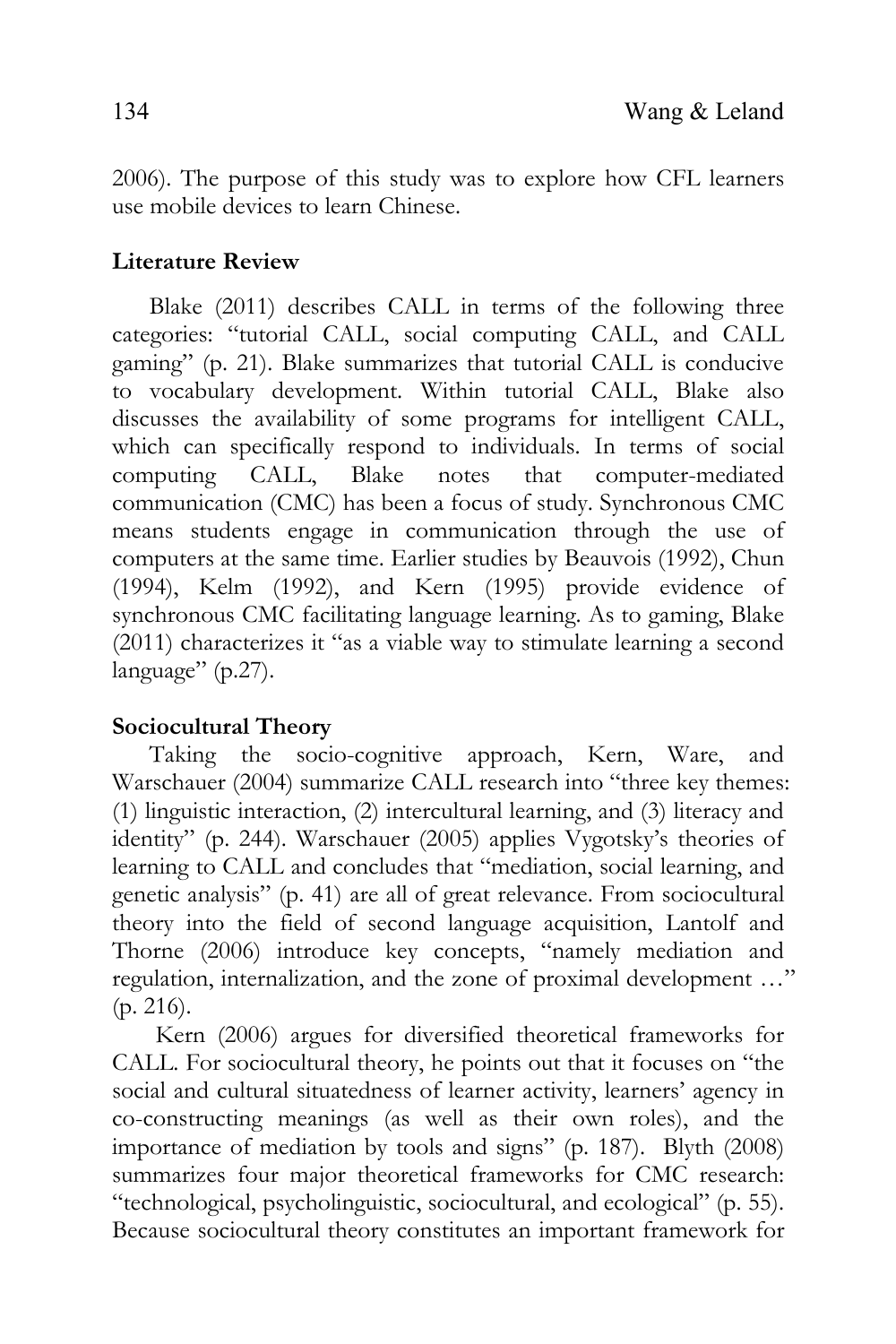CALL research, the interpretation of data in the present study is framed by sociocultural perspectives.

## **Mobile Devices and Language learning**

 Mobile technology brings its own special features. Chinnery (2006) discusses the availability and portability of mobile devices and also identifies some accompanying problems. Godwin-Jones (2011) points out the new features of mobile devices and the importance of their associated software.

Various studies have investigated the use of mobile technology for language learning. Kukulska-Hulme and Shield (2008) summarize that mobile research has focused on either content (i.e., "the development of activity types and learning materials," p. 274) or design (i.e., "design issues and learner needs," p. 278). They point out that content-related research has focused on studies which delivered materials to students without studying "learner collaboration or communication," while design-related research does not fully explore the unique features of mobile devices (p. 280). Stockwell (2010) compares the use of mobile devices to that of computers. He finds no major distinctions between the two kinds of devices in terms of student learning although mobile devices require more time than computers. He further asserts that "mobile learning for language learning has reached a stage where it is starting to move out of the classroom and into the real world" (p. 107). Lan, Sung, and Chang (2007) conclude that mobile devices can help learners of English as a second language collaborate in reading in addition to bringing other benefits. As suggested by Kukulska-Hulme (2007), the ways people actually use mobile technology will ultimately determine its effectiveness.

# **CALL for Learning Chinese**

Because of specific features of character orthography, pronunciation, and meaning (detailed in Wang & Leland, 2011), learning characters and words requires a lot of time for CFL learners whose native languages use Roman alphabetic letters. Consequently, research has focused on tutorial CALL, with CMC and gaming yet to be explored further. Specifically, researchers conclude that edictionaries (i.e., an online pop-up dictionary) can help beginning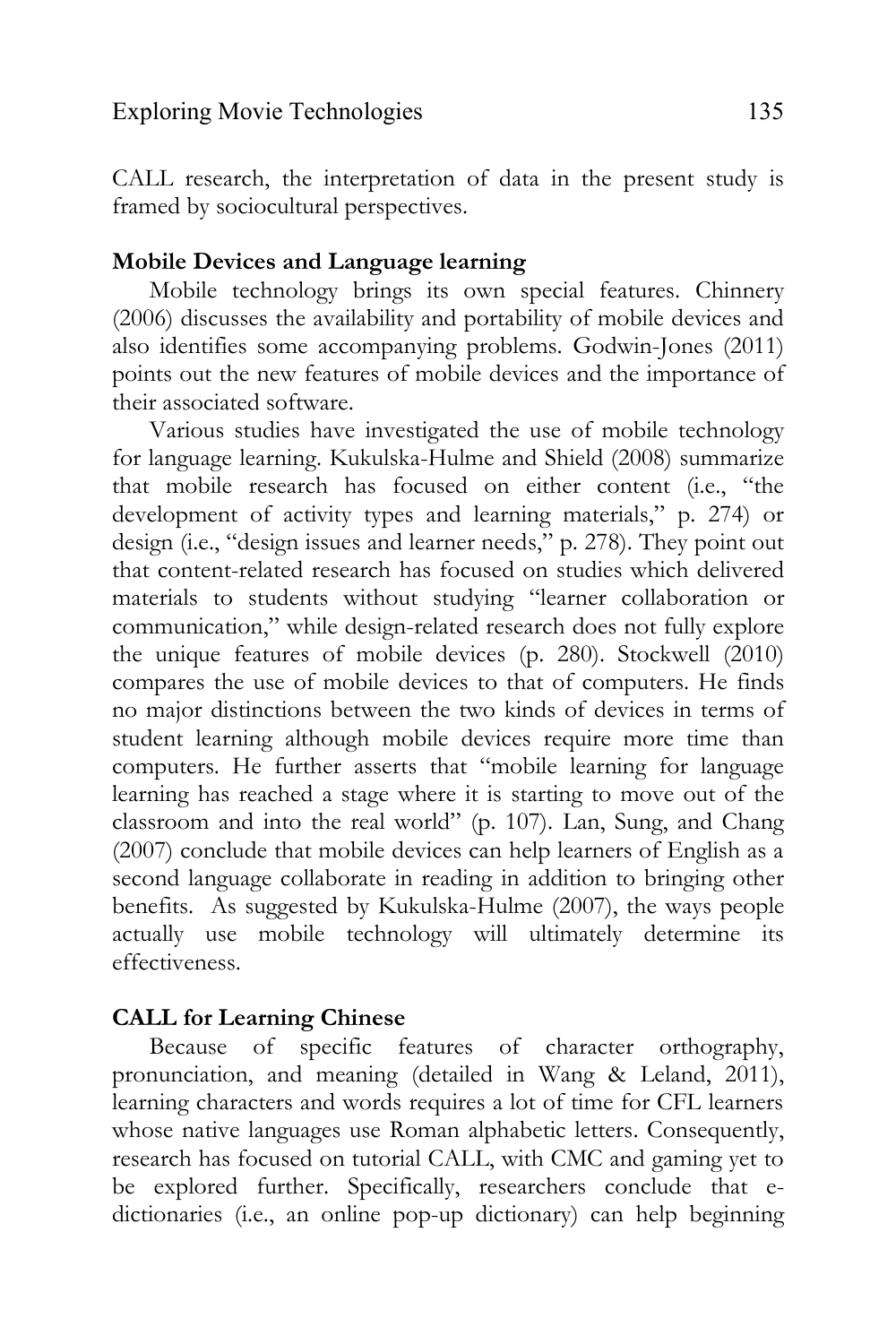CFL learners improve reading and comprehension of simple materials (Wang & Upton, 2012), and e-dictionaries (i.e., an application that is downloaded) can help intermediate CFL learners learn vocabulary and improve reading comprehension (Wang, 2011).

Mobile devices also bring interesting features to the study of Chinese. Godwin-Jones (2011) describes the possibility of using one's finger to write characters on the screen and typing pinyin to input characters into mobile devices. The feature of finger writing characters is unique to mobile devices. The existence of innovations underscores the importance of studying learners' self-initiated activities related to language learning outside the classroom.

### **Methods**

#### **Participants**

Participants came from a large urban university in the Midwest. The university provides excellent infrastructure for technology use. Besides taking Chinese language courses on campus, students can study abroad in China through the summer study abroad or regular semester programs. Students also have chances to interact with native Chinese speakers on campus.

 Around 50 students who were taking, or had recently taken, Chinese language courses were contacted about the research project of studying the use of mobile devices for learning Chinese. Fifteen out of the 50 students (around 30%) stated that they had used mobile devices to learn Chinese, and 13 of them actually signed the consent forms and were offered a stipend. At the end of the study, 11 participants answered questions in six journals and in an interview and were given another stipend.

 The 11 participants, four females and seven males, came from seven Chinese language courses ranging from the first to the third year of language learning. Specifically, two were in the first year of language study, five were in the second year, and four were in the third year. Some of the participants had studied abroad either in mainland China or Taiwan. Among the 11 participants, there was one heritage learner who came to the U.S. at an early age. In summary, the participants represented the students who used mobile devices for learning Chinese at that university well.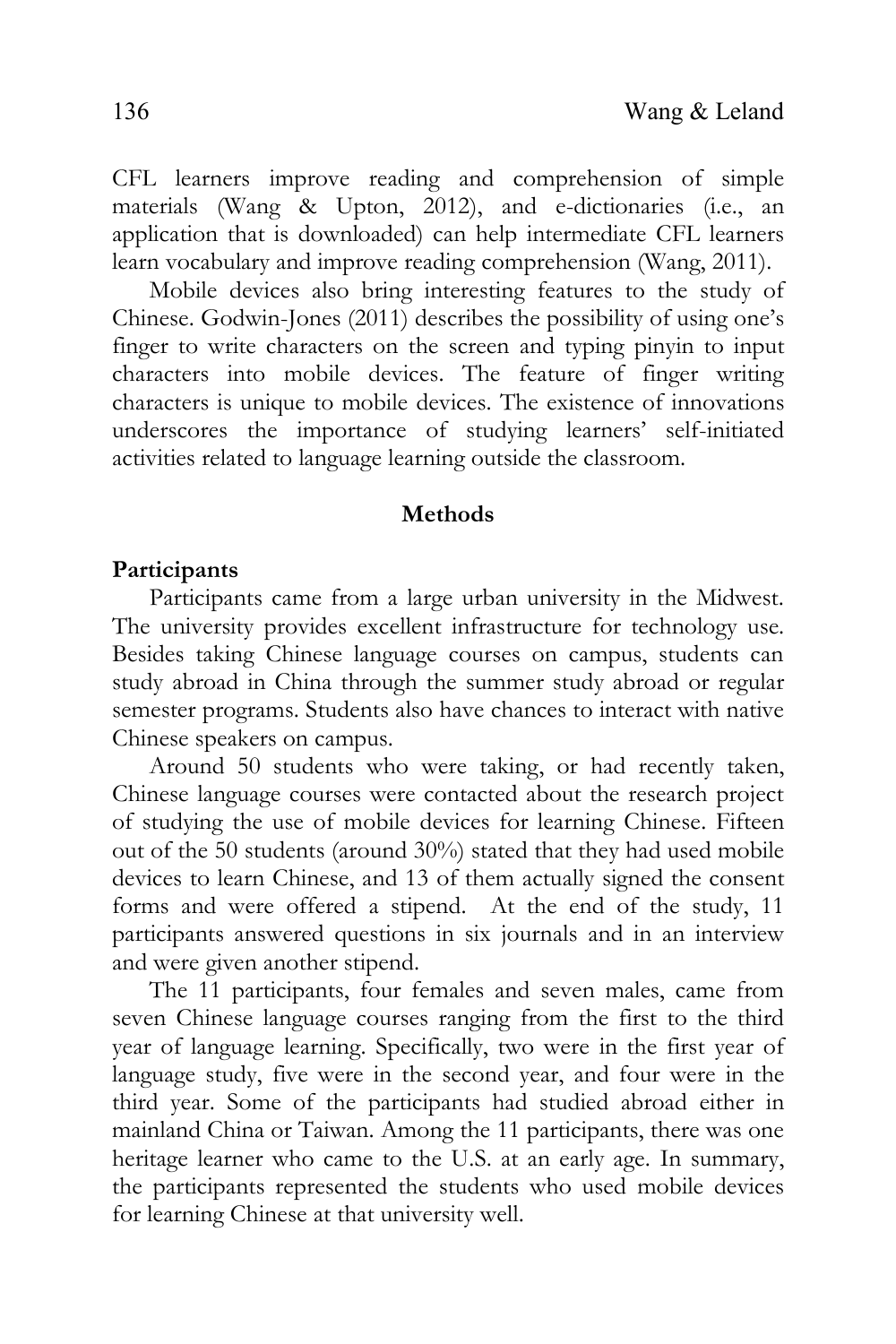### **Methodology**

 The present study uses grounded theory, which is described as "the discovery of theory from data" by Glaser and Strauss (1967, p. 1). Grounded theory is a research method based on "inductive strategies of theory development" (Patton, 2002, p. 125). The main steps of this method are as follows: "Data go to concepts, and concepts get transcended to a core variable, which is the underlying pattern" (Glaser, 2000, p. 840). Grounded theory methodology has been used widely in a variety of disciplines, and it is beginning to be adopted by researchers in second language acquisition. For example, this method has been used to study learners' perceptions on effective activities to learn Chinese characters (Wang & Leland, 2011).

"Grounded theory depends on methods that take the researcher into and close to the real world so that the results and findings are grounded in the empirical world" (Patton, 2002, p. 125). Applying grounded theory methodology, the two researchers in the present study worked closely with the participants so that their understanding of the research area was situated in the reality of the use of mobile technology.

As a starting point, the researchers were interested in knowing some basic features of mobile devices for learning Chinese. Subsequently, their main focus was to find out how students use mobile devices to facilitate their learning of Chinese. They generated some initial questions and met regularly to raise more questions in the process of doing the study. Based on the existing literature, their research goals, and student responses, the researchers generated 23 major questions. The questions mainly asked students about the kinds of mobile devices and applications they use, the frequency of usage, the reasons for using the applications, their main activities related to learning Chinese, their perceptions about the effects of applications on learning Chinese, the advantages and disadvantages of using mobile devices, and their knowledge of specific applications and plans to use them in the future.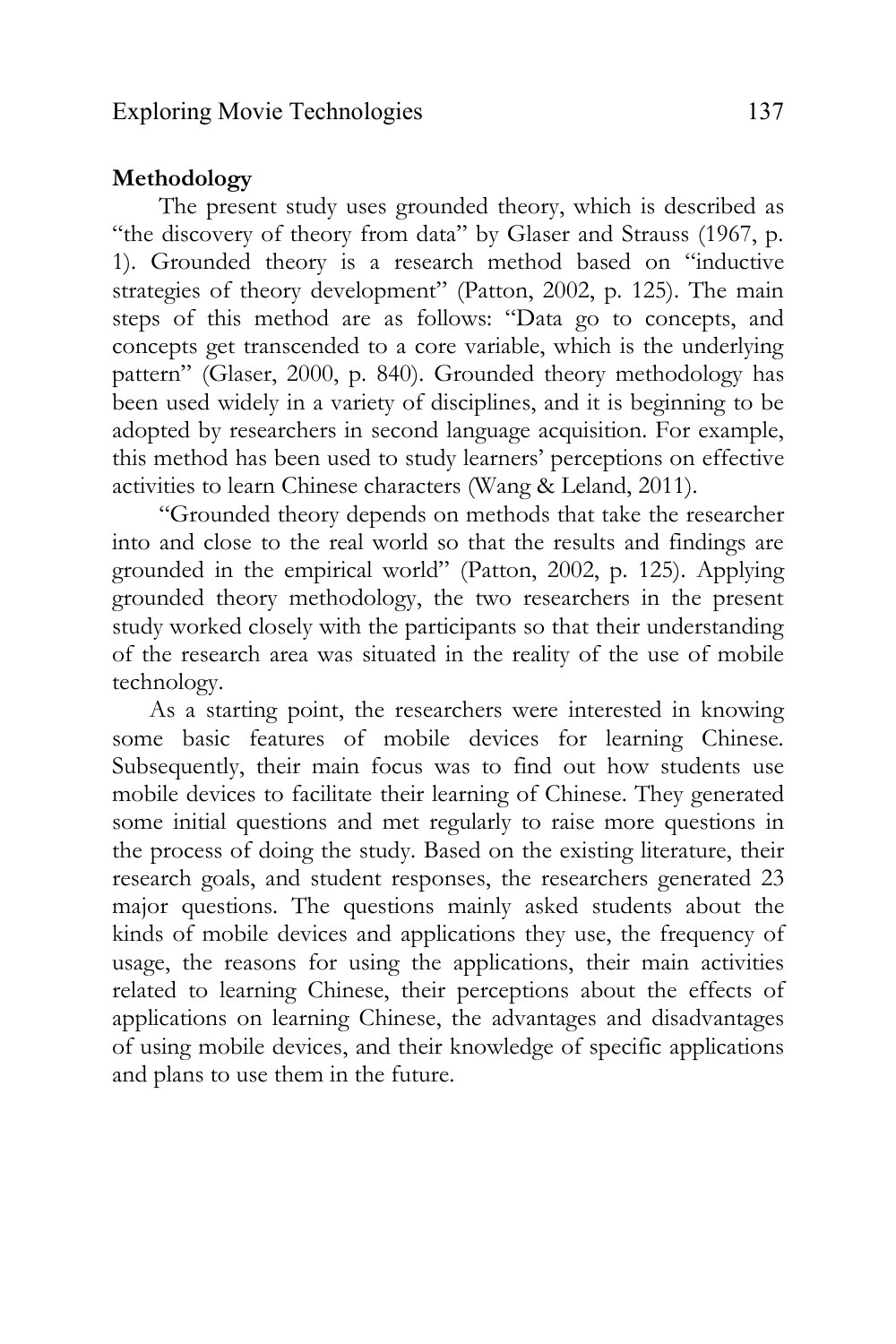#### **Procedure for Data Collection**

During a fall semester, one researcher created a project site on the university's existing course management system and added all the participants in the study. Every week, she posted three or four questions on the site and asked participants to answer them. In addition, she piloted potential questions with one student to determine their appropriateness and to seek additional information. She asked all of the 11 participants two questions. When she was not clear about journal answers, she sought clarification with the specific students. In the following, pseudonyms are used for student participants. The whole project lasted for about five months.

#### **Results**

Responses from the 11 participants to journal and interview questions revealed that they used different mobile devices such as iPhone, iPod touch, Android, Blackberry, and iPad. Some of them had more than one device and most of them used mobile phones. Based on participants' journal responses and the transcripts of additional interviews, four themes emerged.

## **Theme One: Participants were Enthusiastic about Mobile Technology**

Participants pointed out that mobile devices were convenient, easy to use, fun, and offered innovative features. In addition, they stated that mobile devices were effective for learning Chinese.

**Convenient.** Participants pointed out the convenience of using mobile devices. In answering the question "What are the advantages of using mobile technology to learn Chinese? " (week 12), ten participants pointed out the convenience of mobile devices. For example, Gil wrote, "I don't have to carry around several heavy books everywhere I go, I can use it anytime and anywhere, and it is easy to begin studying by just opening an application." In an interview, Abbi said that mobile devices suited the life style of college students because "most of us college students are mobile."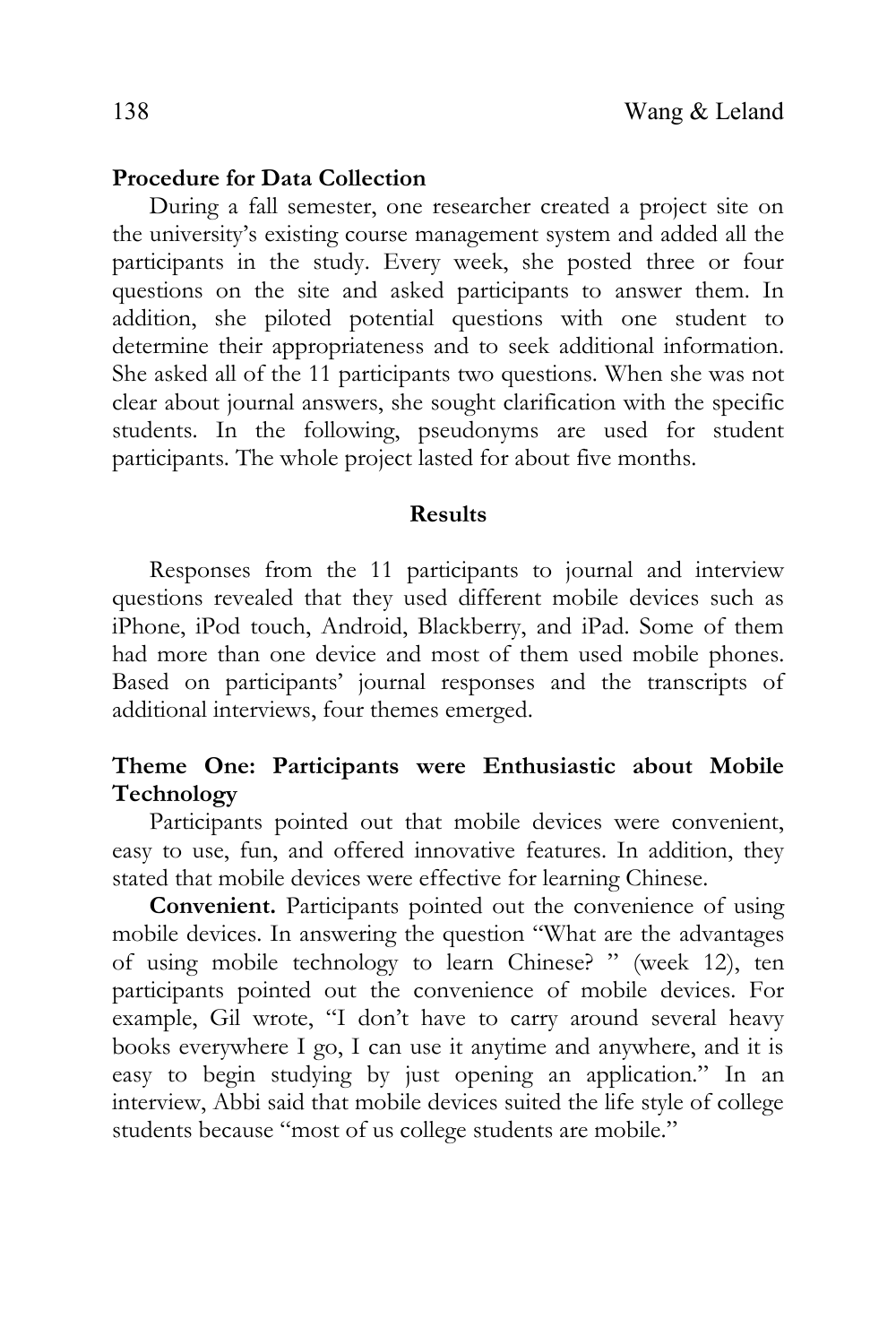### Exploring Movie Technologies 139

**Easy to use.** Participants also noted that they could easily get the meaning and pronunciation of unknown characters from mobile devices. In answering the question "How do you look up an unknown character in the mobile devices?" (week 10), nine students reported that they used their fingers to write the unknown characters on the screen, and then got the meaning and pronunciation. In answering the question "Generally speaking, how do you feel about using mobile technology to help you study Chinese?" (week 12), Simon wrote, "Personally, I wouldn't know how to even begin how to use traditional Chinese language dictionaries." During an interview, Lisa demonstrated that it only took her 15 seconds to identify an unknown character on her iPhone.

**Fun.** In addition, some participants noted that it was fun to use some applications. In answering the question "What are the advantages of using mobile technology to learn Chinese?" (week 12), Jay stated it was "a fun and innovative way to connect the youths of today in learning a language." In answering the question "Which mobile devices do you see as being most useful to students at various proficiency levels?" (week 12), Gale answered, "I believe the I-phone is the most useful mobile devices for studying Chinese ….Not only do they have educational applications, but also students can play games in Chinese."

During interviews, some participants demonstrated specific applications they saw as fun to play with. For example, Lisa demonstrated the application of "trainchinese Chinese Writer: Learn Characters by Playing." She said she was excited to play the game and mentioned that other students who saw the game also wanted to play it.

**Innovative.** Some participants noted the innovative features of mobile devices for connecting oral with written language. In answering the question "Have you explored any unconventional uses of mobile devices and applications in studying Chinese? If so, please describe these experiences" (week 12), Gale replied:

Google has an application for the iphone that you can speak either Chinese or English into the mobile, and it will translate to the other language. Sometimes I will use this application with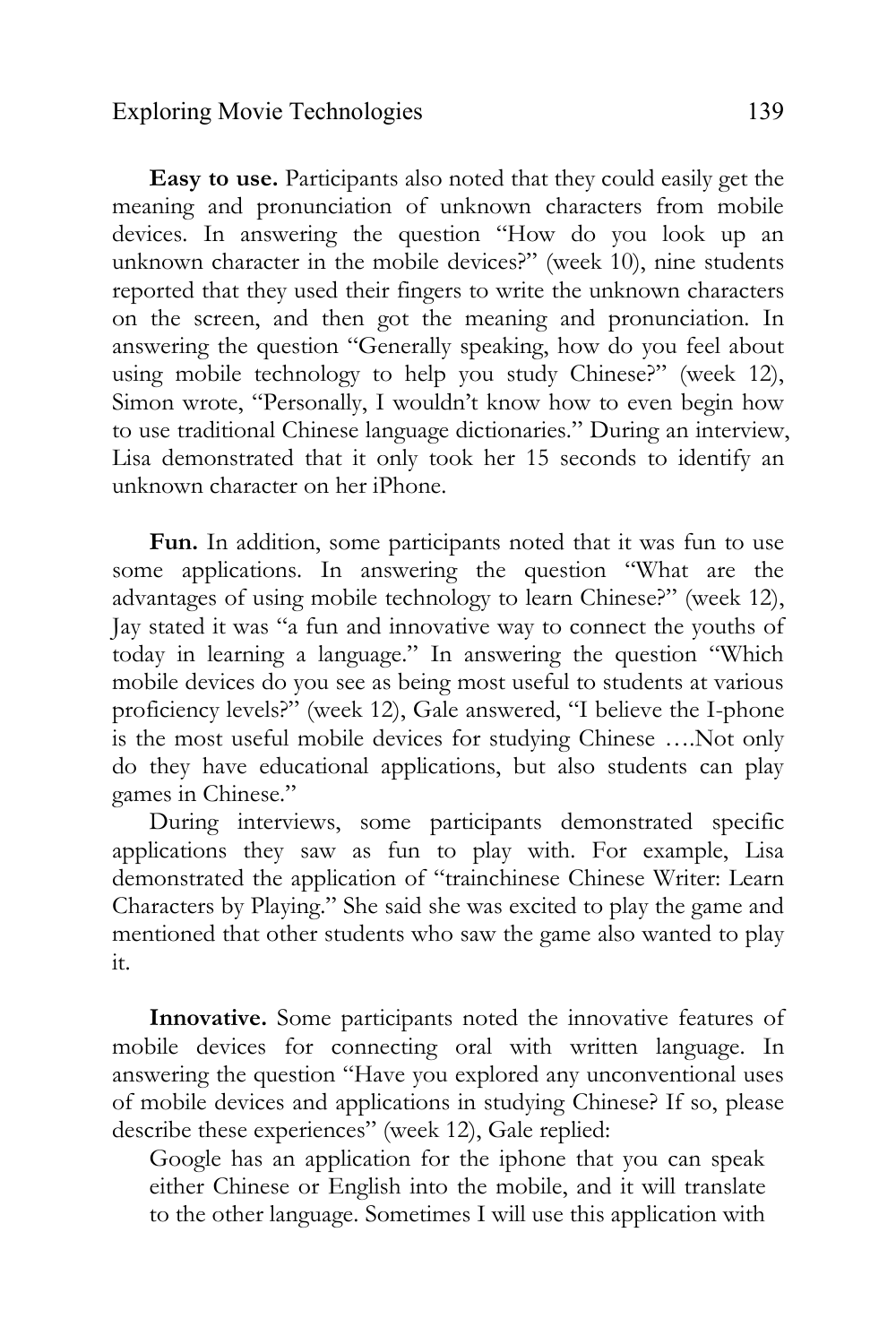a Chinese student if we can't figure out how a word should be said or writen [*sic*].

Two students also wrote about using mobile devices to watch TV or movies in Chinese. For example, in answering the question "For what activities do you use mobile technology for learning Chinese?" (weeks 8-9), Jay answered as follows:

The reason I use video streaming sites such as Tudou and Youtube is because I use it [*sic*] to learn Chinese from the news, songs, and learning programs on them. I also stream Chinese movies from them to improve my Chinese.

**Effective.** More than half of the participants reported that the use of mobile devices improved their language learning. In answering the question "What are the total effects of using mobile devices for learning Chinese?" (week 13), seven clearly pointed out that the use of mobile devices improved their learning of Chinese. For example, Jay wrote:

Due to the convenience in using mobile devices, I find learning Chinese to be much easier because it is a much more contemporary method to learn a language. It is using something that youths of today are familiar with and making it much more integrative and innovative to learning Chinese.

 Specifically, some participants reported that it is highly likely that they will remember the characters they looked up. In answering the question "What is the likelihood that you will recognize the character when you encounter it at a later date?" (week 10), five participants wrote that it would be very likely that they would recognize the characters they looked up.

# **Theme Two: Participants Mainly Used Mobile Devices for Quick Reference and Sometimes for Practice**

In terms of how participants used mobile devices to learn Chinese, the data suggest that they did not fully make use of the special features offered by mobile devices. Participants were limited in their use of applications to learn Chinese. They mainly used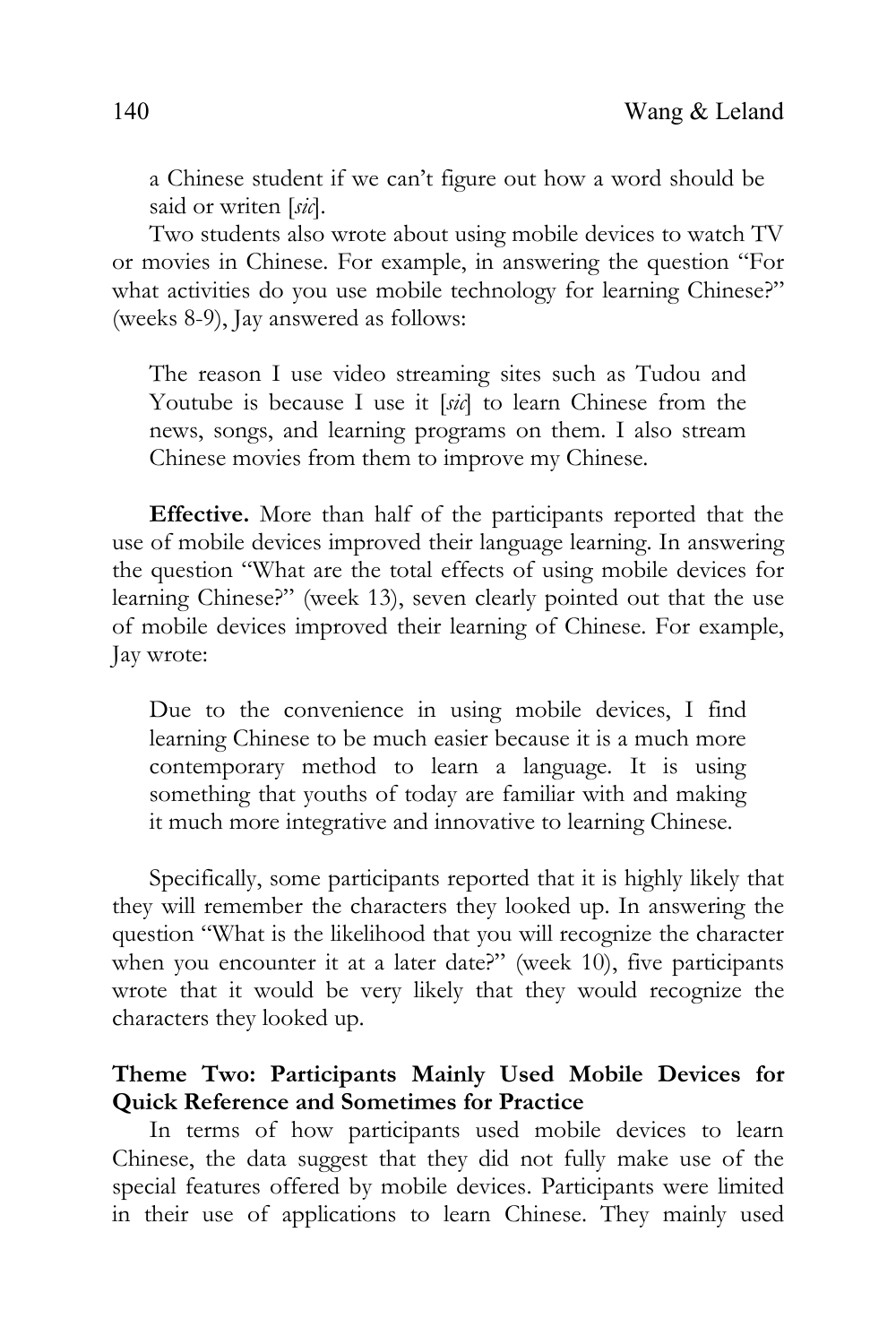dictionary and translation applications for quick reference to help with course assignments or overcome communication and comprehension barriers. Sometimes they used mobile devices to practice vocabulary, pinyin, and Chinese numbers.

 **Applications.** Participants frequently used dictionary and translation applications, but used other applications less often. In answering the question "On your mobile devices, what applications (e.g., e-dictionary, etc.) do you use?" (weeks 8-9), with the possibility of using more than one application, ten mentioned the use of a dictionary, three mentioned a translator, and two mentioned a flash card application. Other applications were mentioned only once.

Participants used the same dictionary applications. In answering the question "On your mobile devices, what applications (e.g., edictionary, etc.) do you use?" (weeks 8-9), nearly all iPhone (iPod touch) users talked about KTdict C-E, while all Android users wrote about the Hanping Dictionary. They specifically mentioned that KTdict C-E is free and very easy to use.

**Quick reference.** Participants mainly used mobile devices to identify unknown characters and get Chinese words from English or pinyin. In answering the question "For what activities do you use mobile technology for the learning of the Chinese language?" (weeks 8-9), with the possibility of engaging in more than one activity, eight wrote about looking up unknown characters and words, five wrote about translating English into Chinese, three mentioned memorizing characters, and two referred to texting or typing in Chinese. For example, Simon wrote:

I usually use these applications to search for the meaning of certain characters I have not encountered before. I also type in pinyin sometimes for the characters I forget how to write. When I need to make a sentence, sometimes I need to look for words I know in English but not in Chinese...

Participants mainly used mobile devices to aid in course assignments. All of the students indicated either in interviews or journal responses that they used mobile devices for coursework. For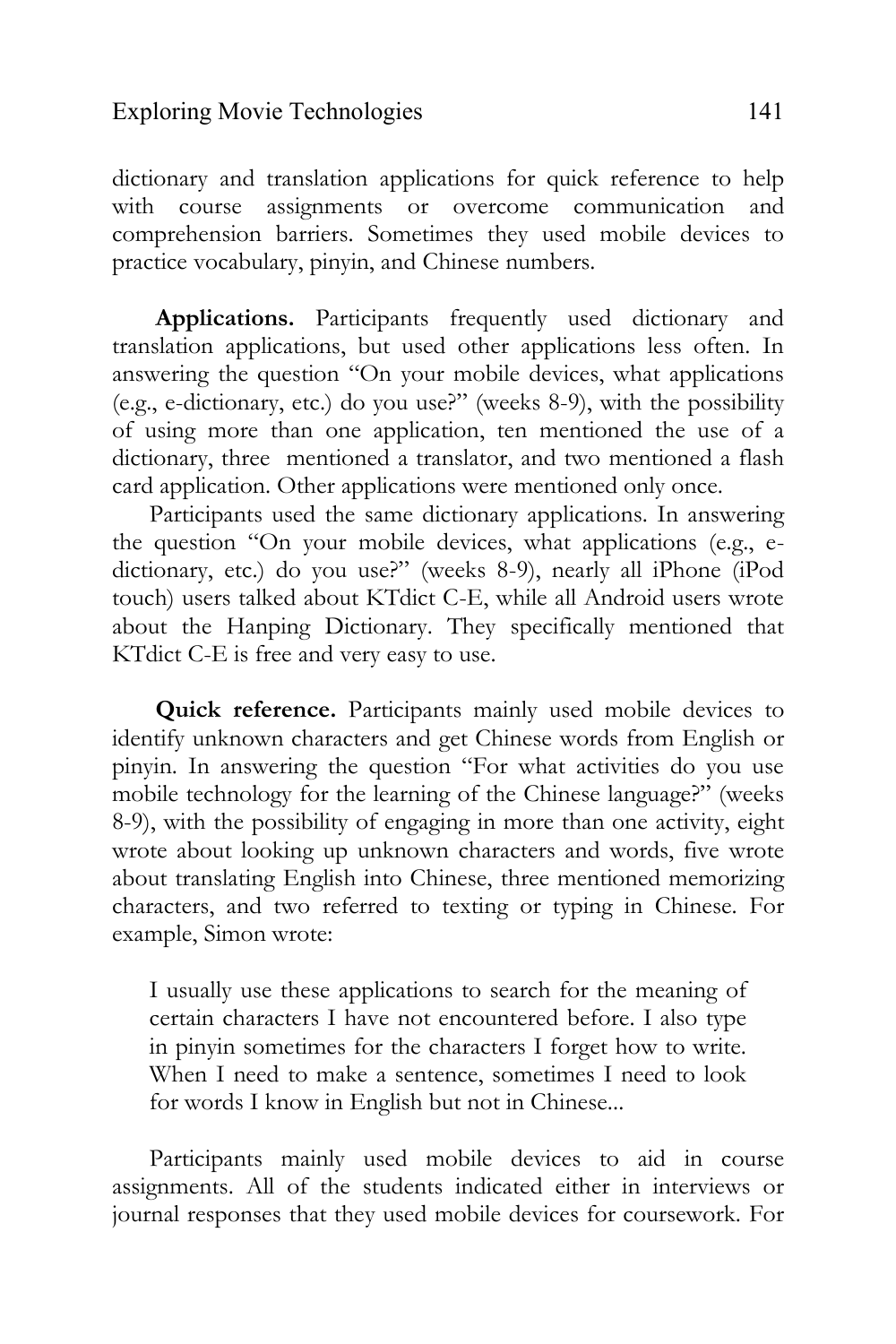example, in answering the question "How often do you use mobile devices to learn Chinese?" (weeks 8-9), Gwen wrote, "I usually use my phone at least every time I work on my homework in the workbook. Even if I can finish my homework without my phone, I still like to use it to check my work."

In addition, six participants clearly expressed in either interviews or journal responses that they used mobile devices to overcome communication barriers. Some participants stated that they used mobile applications to find Chinese words they needed in the process of oral communication. Simon said in the interview that he used his mobile devices to find Chinese words when he communicated with someone who did not know English. Some participants used mobile applications to get the meaning and the written form of a word when they heard it during face-to-face conversation. For example, in responding to the prompt "Describe the ways you use mobile devices to learn Chinese by interacting with people" (week 13), Gale wrote, "I usually hand my iphone to other people to write the Chinese character into my iphone's Chinese dictionary to understand what word they are mentioning." Abbi also added in the interview that if she heard some words she did not know in a conversation with her Chinese friend, she entered pinyin to get the characters.

In addition, two participants expressed in either interviews or journal responses that they used mobile devices to overcome comprehension barriers. They used mobile applications to aid the reading process and to help them read menus and street signs in China.

Practice. Sometimes participants used flashcard and game applications for practice. For example, in answering the question "How is your mobile device most helpful to you when you are studying Chinese? (Specifically, do you use your mobile devices more often to identify a Chinese character or to translate an English word into Chinese?)" (week 10), Gil wrote, "I use my iPhone mostly to translate an English word to Chinese, to find a simple phrase, or for flash cards to help memorize Chinese, as I am still learning characters." In addition, in asking them about their plan to use game applications to practice writing characters, Chinese numbers, and pinyin, most of them confirmed that they plan to do so.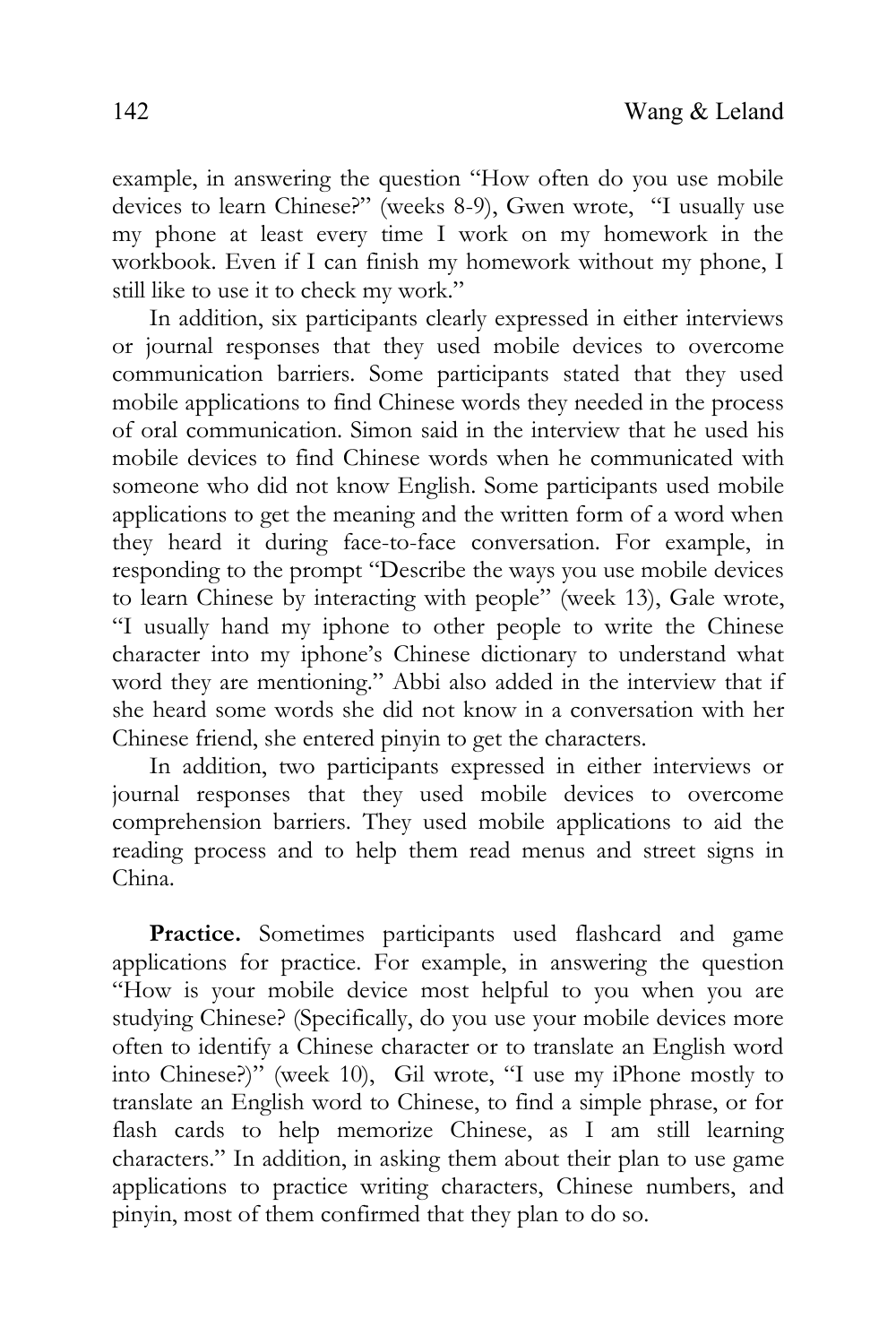# **Theme Three: Despite Overall Positive Feelings, Participants Revealed Some Disadvantages and Problems**

While maintaining an overall positive tone about using mobile devices to learn Chinese, participants nevertheless pointed out disadvantages and some worried about possible overreliance on mobile technology. In addition, journal responses reveal participants' limited knowledge of applications and lack of language proficiency.

**Inadequacy and distraction.** Participants pointed out the inadequacy and the distraction of mobile devices and applications. In answering the question "What are the disadvantages of using mobile technology to learn Chinese?" (week 12), five pointed out the inadequacy of mobile devices or applications and one mentioned the distraction of mobile technology. In terms of inadequacy, Martin wrote: "The only disadvantage I can think of is in the apps themselves. If grammar and examples of the use … could be found in an app the disadvantages would be mitigated." Gil identified "running out of battery" as a problem. In regard to distraction, Gale wrote, "It's easy to get distracted when a text message, email, or a phone call pops up during your study session."

**Overreliance on technology.** Some participants pointed out potential problems of relying too much on mobile technology for learning Chinese. In answering the question "What are the disadvantages of using mobile technology to learn Chinese?" (week 12), four participants pointed out this kind of problem. Lisa stated, "It's possible that students could rely too heavily on things such as mobile dictionaries, and instead of learning the word, they merely look it up to find meaning for an assignment." Gwen wrote:

Computer translators tend to translate word-for-word and they don't always know the correct context for a certain word. It's easy to learn a word that's wrong from mobile technology and take it for granted that it's correct. Also, if you rely on mobile technology too much to translate, you may not actually learn why the sentence is translated the way it is.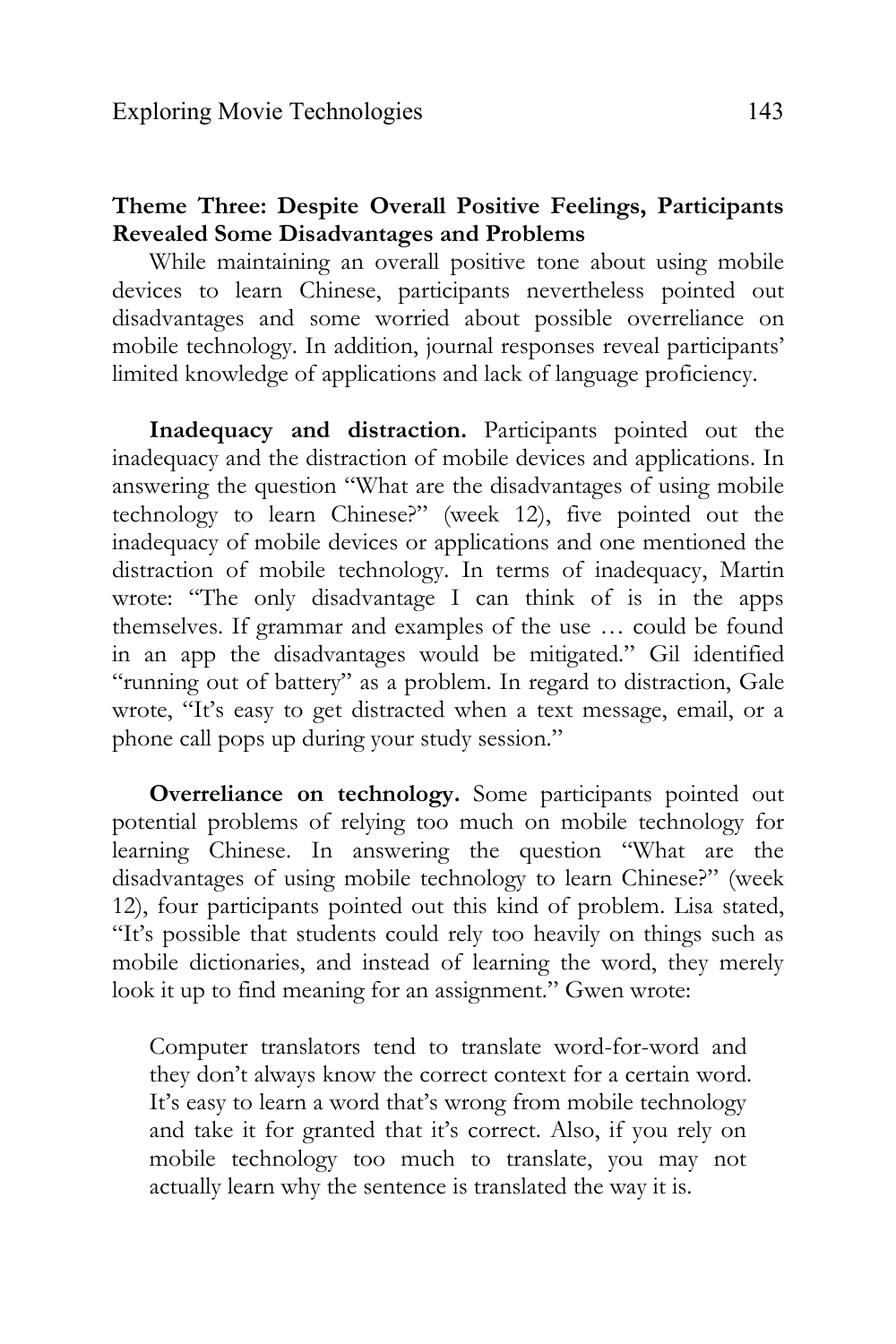Similarly, in answering the question "What are the total effects of using mobile devices for learning Chinese?" (week 13), two participants pointed out the limitation of technology. For example, Bell wrote, "The total effects are perhaps a dangerous benefit on language learning. Mobile technology is a great tool, but easy to become too dependent upon." Similarly, in an interview, Lisa worried that students may simply look at characters without committing them to memory.

**Lack of knowledge and limited proficiency.** Some participants may not be aware of the existence of applications which might satisfy their needs. In answering the question "Looking to the future, are there any applications not available now that you think would be helpful? If so, please describe what they would do" (week 13), Martin wrote, "An app that could scan text by taking a picture of a character and then offering the meaning and pinyin would be very useful." Yet, the application was already available. Applications such as CamDictionary and Pleco can scan characters and give their pinyin and meaning.

Participants' limited knowledge of the language and low proficiency level may prevent them from using certain applications. For example, in finding the meaning and pronunciation of an unidentified character from a dictionary application, Lisa pointed out that students may not get the character if they are not able to write it in the correct stroke order. Another example is iFlyDictation which can turn dictated Chinese sentences into written form. Several participants read passages to iFly, but the application did not accurately transcribe oral words into written characters because of their imperfect pronunciation and/or intonation.

# **Theme Four: Collaboration and Teaching Facilitated the Knowing and Using of Mobile Applications.**

 Participant responses revealed that collaboration helped them to know about applications and how to use them. In addition, it is helpful when instructors teach about the availability and use of applications and incorporate mobile devices into the overall language learning curriculum.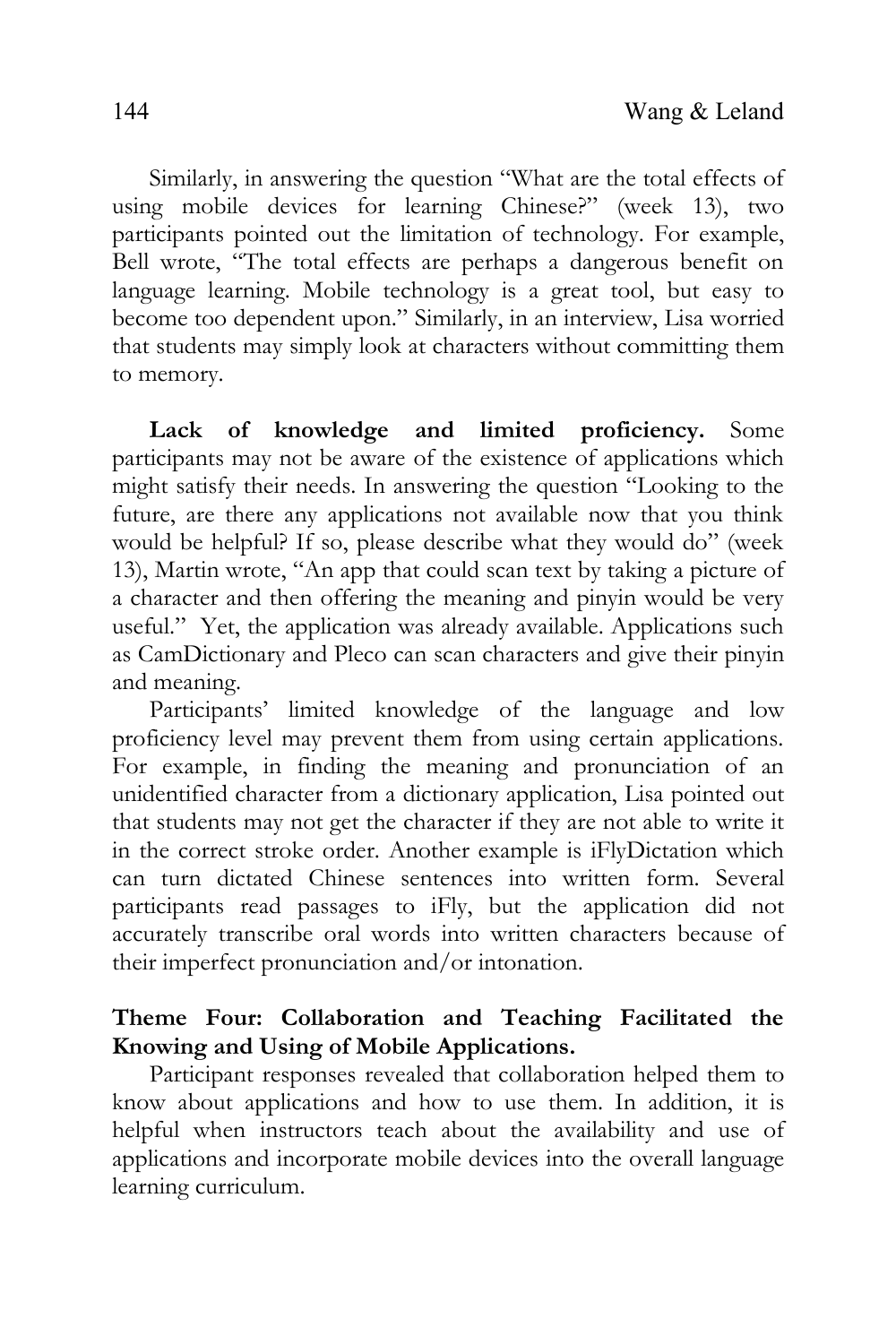### Exploring Movie Technologies 145

**Collaboration.** Collaboration was reflected in knowing about the availability of certain devices either indirectly through looking at the reviews of applications posted by other people or directly through getting advice from friends and classmates. In answering the question "How do you typically find out about new applications? (From friends, searching the Internet, advertisements, online stores)" (week 16), with the possibility of giving more than one answer, ten reported searching in online stores and six mentioned learning about applications from other people. Specifically, among the ten who talked about searching in online stores, most of them read reviews by other people; for the students who got their applications from friends, they often learned not only of an application but also about how to use it at the same time.

 **Teaching about applications.** Since individual participants did not know about the existence of many good applications, teaching about the availability of applications would no doubt be helpful to them. For example, none of the participants knew about HanZi Reader. When the researcher introduced this application to the participants, they were all excited about using the application for reading Chinese texts. For example, in answering the question "Do you plan to use it in the future? Why or why not?" (week 18), Jay answered, "Definitely, especially since this can cut and paste from other texts, while providing the English translations and pinyin. It is very handy."

 Since participants may not know how to use certain applications, it might be appropriate to teach them. For example, in answering the question about Hanzi Reader "Do you plan to use it in the future? Why or why not?" (week 18), Martin answered, "This was another very useful app. Reading through the idiom stories with the aid of instant translations was great. Adding text would be even better if you could import from outside the app." It is possible to copy and paste an e-text into the application, yet the student did not know it.

Participants had different opinions on the effects of mobile devices for different proficiency levels. In answering the question "Students at which proficiency level could benefit most from using mobile devices, why?" (week 13), three participants mentioned that lower level students could gain the most advantage, five thought that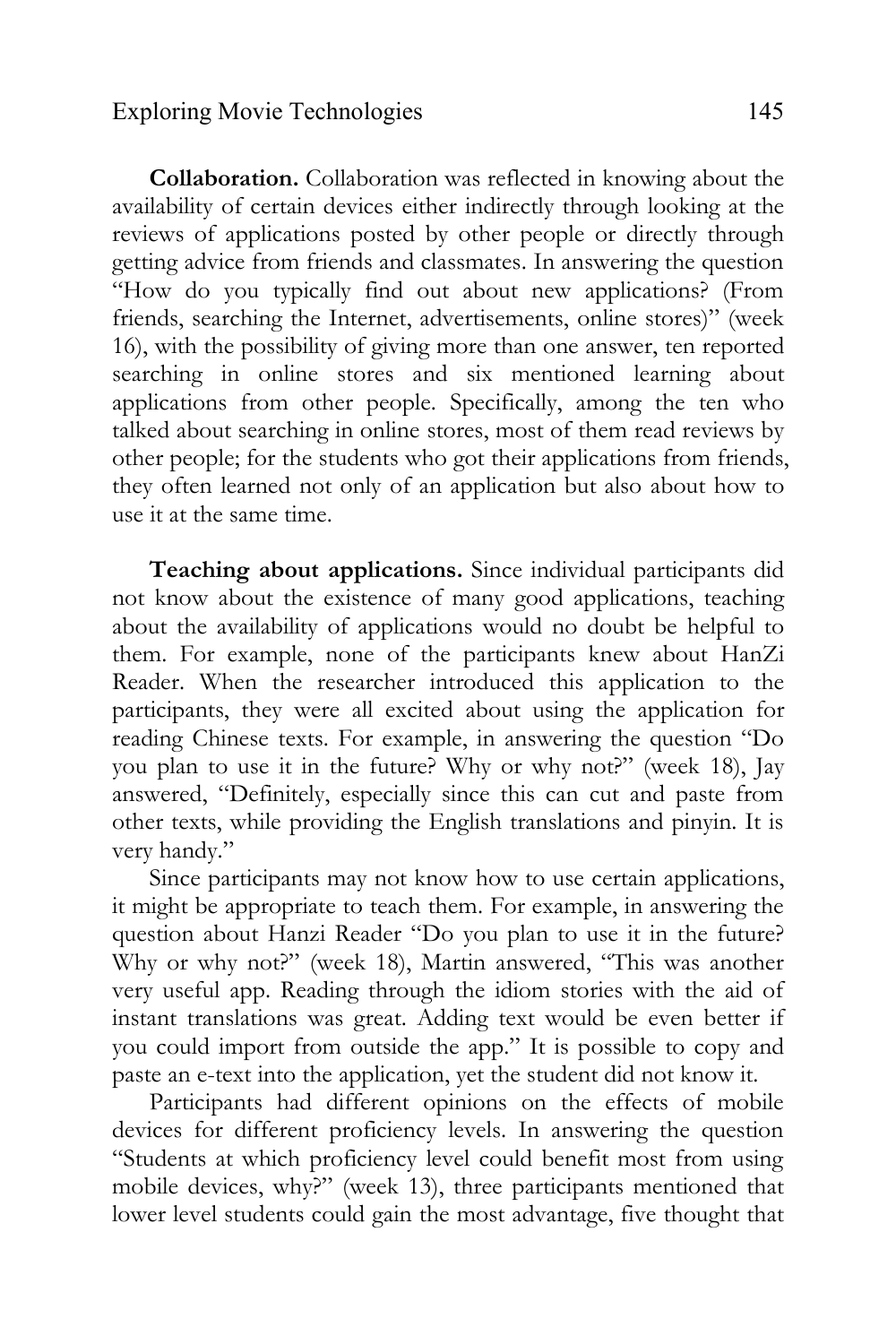intermediate to advanced participants could get the most, while three thought that all students could benefit from using the devices. In sum, participants lacked overall vision on language learning at different stages, making it relevant and appropriate for instructors to incorporate the use of mobile devices into the language learning curriculum.

### **Discussion**

### **Special Features of Mobile Devices for Learning Chinese**

 Mobile devices offer distinctive features for tutorial functions, mediating communication, and gaming. In terms of tutorial functions, mobile devices may provide more convenient access to vocabulary than computers. For example, one can scan a character and get its meaning and pronunciation. As to intelligent applications, mobile applications can transcribe speakers' spoken language into written characters. In terms of social computing, mobile devices can provide aid at any time and in any place. In regard to gaming, mobile devices provide engaging games to practice pinyin, Chinese numbers, and characters, because a user can easily interact with applications on the screen.

At the present stage, there are some aspects of mobile devices and applications which need to be improved. Dictionaries on mobile devices usually do not provide usages of words and the Internet connection is often slower than with computers.

#### **Participants' Use of Mobile Devices**

With varying frequency, participants used all three functions of mobile devices. Specifically, they used the tutorial functions heavily. They used dictionary and translation applications to get the meaning and pronunciation of unidentified characters and to get characters from English or pinyin. They also used flashcard applications to practice vocabulary, focusing on the written form, meaning, and pronunciation.

As to using mobile devices for social computing, some participants used dictionary and translation applications to facilitate face-to-face communication and to learn Chinese characters in the communication process. Participants used mobile devices differently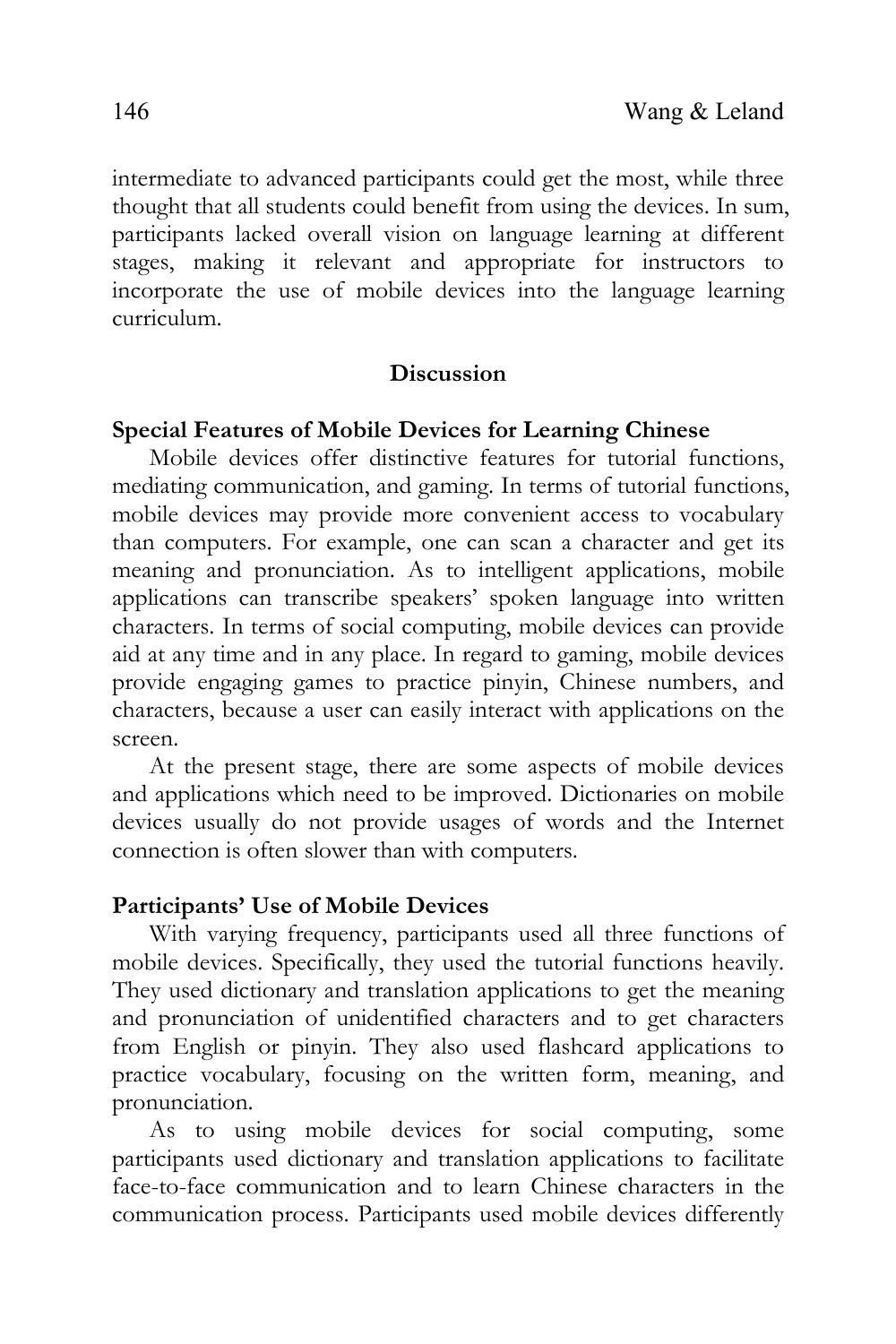from using computers when doing social computing. This finding indicates that mobile devices could mediate face-to-face interaction and facilitate the connections among character written form, meaning, and pronunciation. This finding is new because most studies on mobile technology "in the areas of speaking and listening….focus on asynchronous speaking and listening activities" (Kukulska-Hulme & Shield, 2008, p. 281). This finding is important because as Warschauer (2005) points out, an important area of CALL research is to study "how medium shapes the linguistic interaction" (p. 47). The present research suggests that mobile devices shape the way students engage in communication and the way they learn characters.

In regard to gaming, participants generally had positive attitudes. Some of them have already played games to practice character writing, pinyin, and numbers; the rest plan to play with games in the future.

### **Discrepancy between Enthusiasm and Actual Use**

Participants enthusiastically pointed out various advantages of using mobile devices to learn Chinese. The findings agree with Stockwell (2008) who found "over two-thirds of the learners expressed an interest in using mobile phones for language learning in either the short or long terms" (p. 269).

Participants, however, mainly used dictionary and translation applications and did not fully tap into the potentials of mobile devices. There might be several explanations for the lack of use of a wide range of applications. First, participants may not know all the good applications for learning Chinese because of their open and growing nature. Take Hanzi Reader, for example. None of the Apple device users knew about the availability of this free application. In addition, their proficiency levels may deter them from using some applications. Only two participants talked about watching Chinese TV or movies on their mobile devices. It might be because most of the participants had difficulty in understanding Chinese movies and TV. Another example is iFly. Although the students were excited to know about this application, many of them could not use it efficiently. Next, mobile applications may not be perfect. For example, some participants pointed out that dictionary applications often do not provide good examples of usage.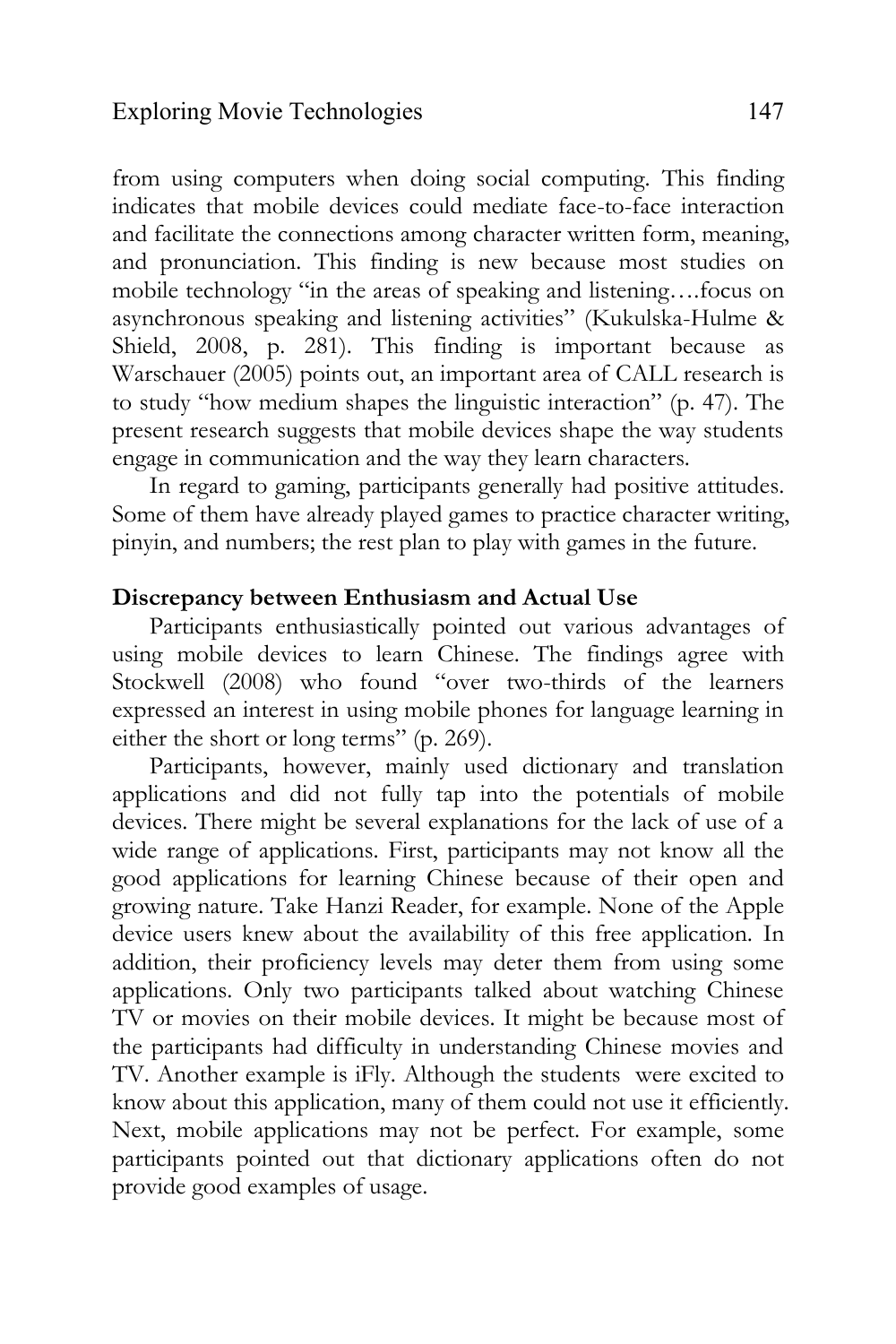As to actual activities, participants mainly used mobile applications for quick reference to aid their coursework. Although some of them used mobile devices to facilitate face-to-face communication, not everyone had explored this aspect. Researchers have established that CMC is conducive to language learning. Similarly, mobile-mediated communication is also conducive to language learning.

Although participants frequently used mobile devices for quick reference, most of them did not regularly review the characters and words they looked up; only a few mentioned using flashcards to review the learned vocabulary. In sum, the discrepancy between appeal and use highlights the necessity of collaboration and scaffolding.

## **Social Learning is Crucial**

 Collaboration is important for learning to use mobile technology. In the present study, some participants clearly expressed that they knew about applications from their peers. Obviously collaboration facilitates the knowing of useful applications. Because it is time consuming to go through all the applications to find the needed one, learning from others provides a quick way to know about a good application. In addition, collaboration may provide help on the effective use of applications. Some participants expressed that they learned how to use a certain application from their peers. Furthermore, students may use an application unconventionally, yet effectively. For example, one participant said that she used a translation application to check if her translations in Chinese conveyed the same meaning as the original English sentences. It might be beneficial to let students share their experiences of using mobile applications.

 Besides peer collaboration, it is important for instructors to provide scaffolding for students on the use of mobile devices so they may become savvy users of these technologies. First, because students may not know about the availability of good applications, instructors can suggest different applications to students at different proficiency levels. Second, students may not know how to use different language applications effectively, and instructors can provide scaffolding on the effective use of different applications.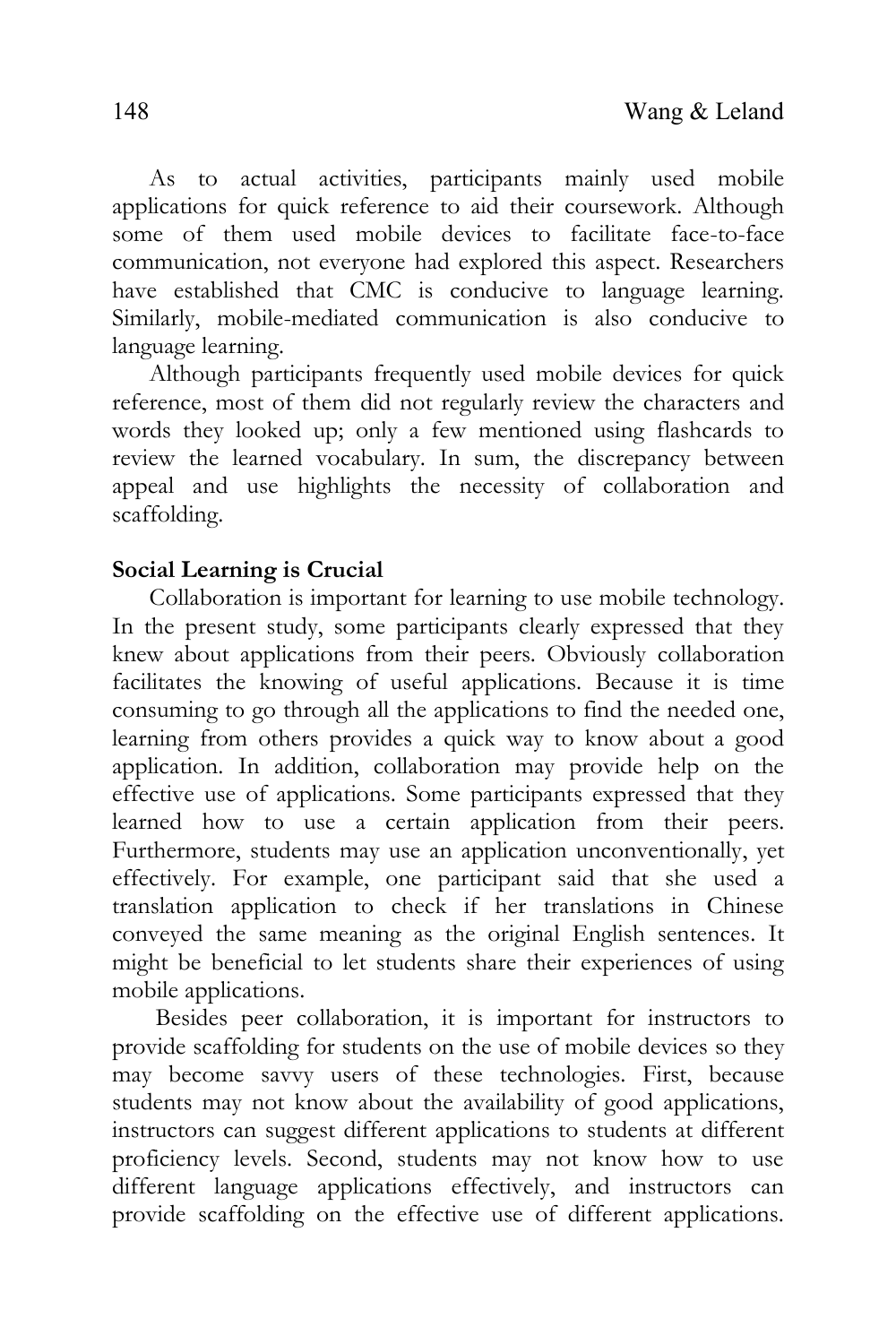With flashcard applications, for example, instructors may remind students to use the applications to practice the characters and words they looked up. Third, instructors may design different communicative tasks for students and ask them to use mobile devices to facilitate face-to-face communication.

As a product of this research, the two researchers created Table 1, which summarizes some useful free applications and their basic functions. It also addresses the question of how helpful these applications might be for students at different proficiency levels. The table might be useful for both instructors and learners.

#### **Conclusion**

Participants frequently used dictionary and translation applications for quick reference, used mobile devices to aid face-toface communication, and showed interest in gaming. Although they were enthusiastic and often used mobile devices to learn Chinese, the frequently used applications and the variety of activities were limited. Collaboration and scaffolding are crucial for the effective use of mobile devices to learn Chinese.

When talking about computer technology, Kern and Warschauer (2000) point out, "these new technologies do not only serve the new teaching/learning paradigms, they also help shape the new paradigms" (p. 12). Similarly, the development of mobile technology may also cause changes in instructional practice. Instructors may need to pay special attention to character recognition for the following two reasons. First, the recognition of characters may become more important and relevant than the writing of characters. Besides using a finger to write characters, there are different ways to input characters: using keyboard and using voice input. Hence, the deficiencies in the knowledge of how to write a character may be compensated by technology. Second, unidentified characters can be quickly looked up in mobile devices, yet CFL learners still need to recognize characters and words in order to read texts proficiently.

Furthermore, the advance of mobile devices may make it more relevant for instructors to teach some specific skills. For example, learners need to transcribe sounds with pinyin in order to look up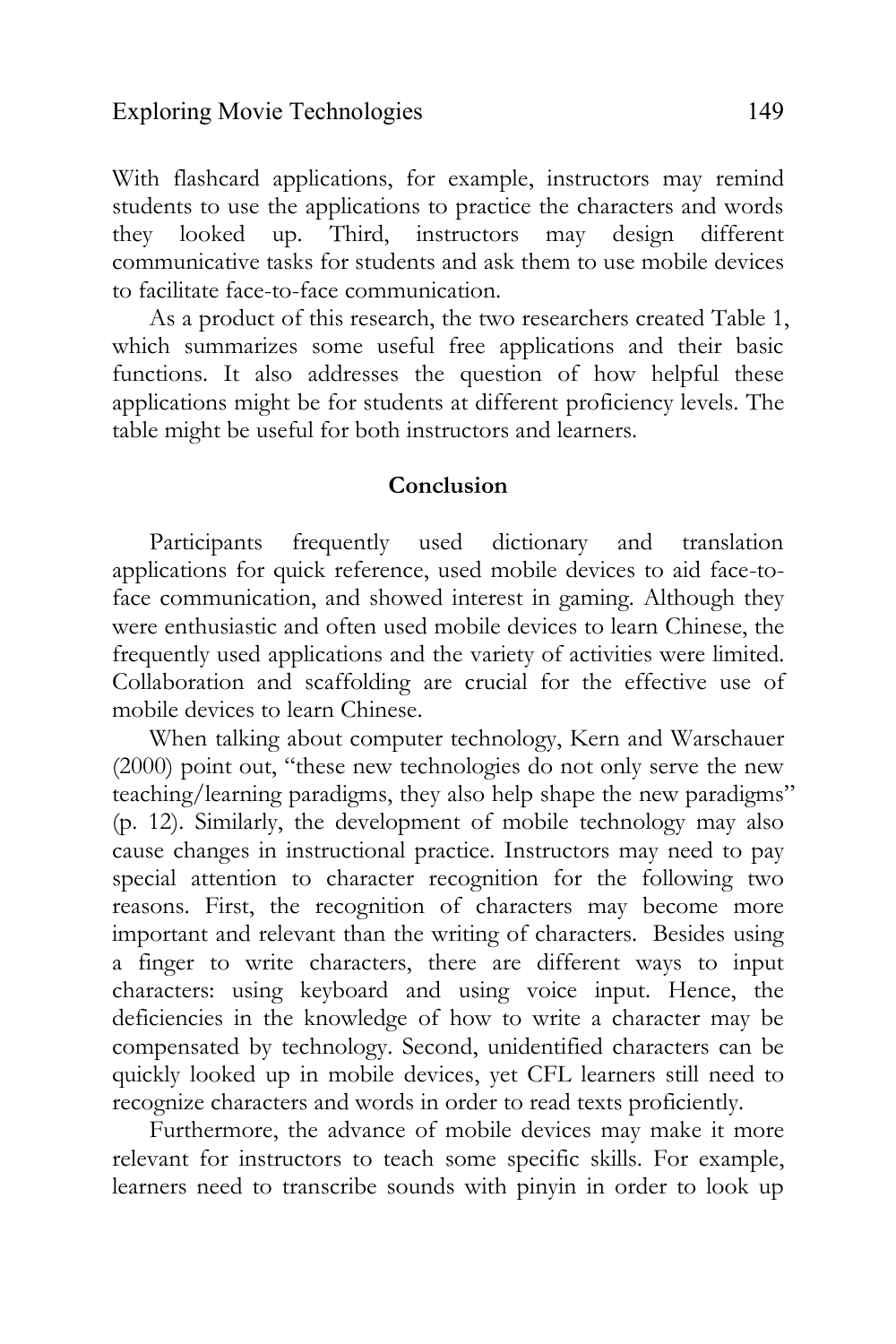This research found an interesting phenomenon that CFL learners use mobile devices to mediate face-to-face communication. For future studies, it would be interesting to further explore this aspect.

The small number of participants limits this study in terms of conclusions that can be drawn. However, the present study yielded some interesting findings that can guide future research and support Chinese language instructors who seek to incorporate mobile technology into their curricula.

## **Acknowledgements**

The authors would like to thank the Confucius Institute in Indianapolis for supporting this study.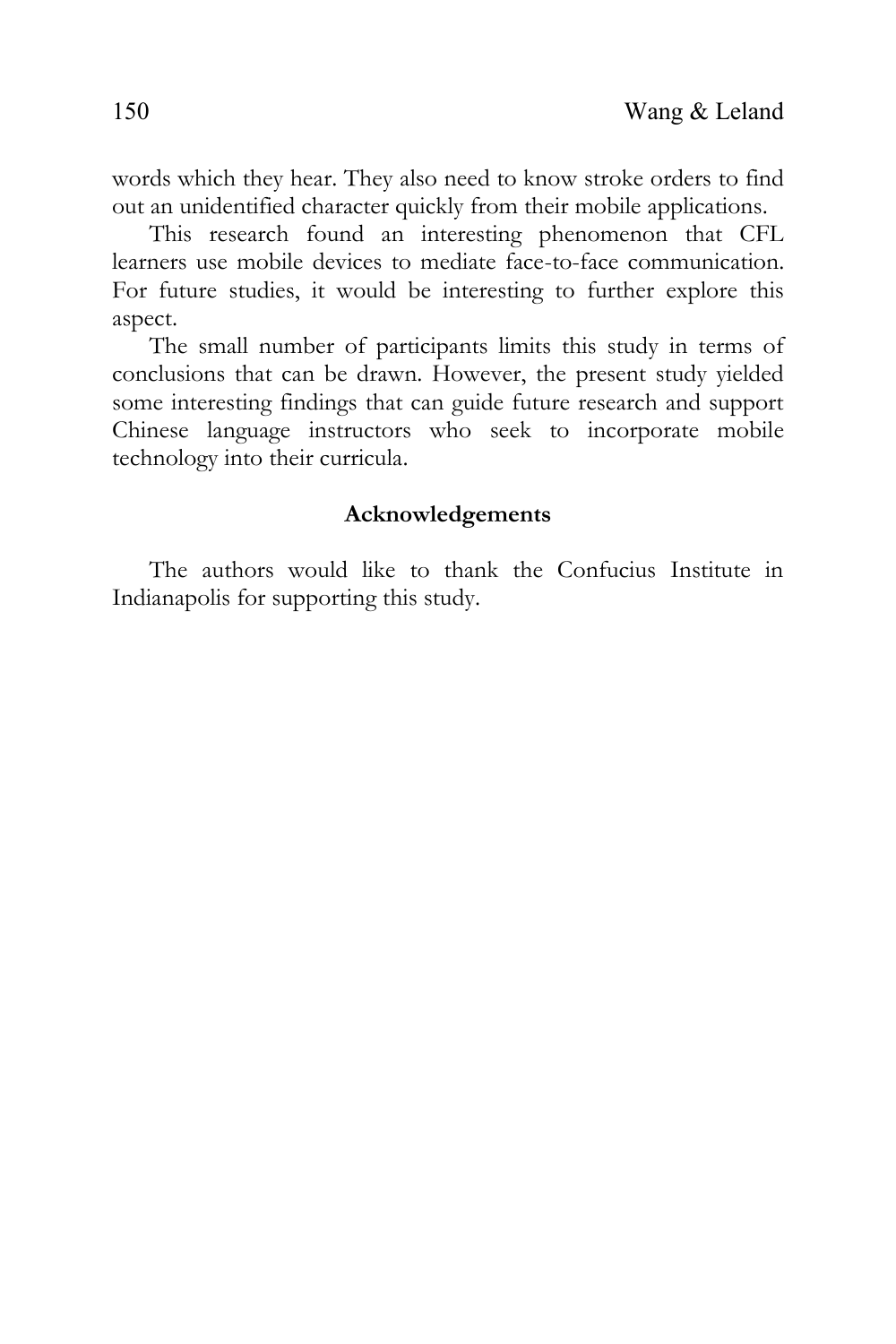#### **References**

- Beauvois, M. H. (1992). Computer-assisted classroom discussion in the foreign language classroom: Conversation in slow motion. *Foreign Language Annals, 25*(5), 455-464.
- Blake, R. (2011). Current trends in online language learning. *Annual Review of Applied Linguistics, 31*, 19-35.
- Blyth, C. (2008). Research perspectives on online discourse and foreign language learning. In S. Magnan (Ed.), *Mediating discourse online* (pp. 47-70). Amsterdam: John Benjamins. Chinnery, G. M. (2006). Emerging technologies: Going to the MALL: Mobile assisted Language learning. *Language Learning & Technology, 10*(1), 9-16.
- Chun, D. M. (1994). Using computer networking to facilitate the acquisition of interactive competence. *System, 22*(1)*,* 17-31.
- Glaser, B. G. (2000). The future of grounded theory. *Qualitative Health Research, 9* (6), 836-845.
- Glaser, B. G., & Strauss, A. L. (1967). *The discovery of grounded theory: Strategies for qualitative research*. New York: Sociology Press.
- Godwin-Jones, R. (2011). Emerging technologies: Mobile Apps for language learning*Language Learning and Technology, 15*(2), 2-11.
- Kelm, O. R. (1992). The use of synchronous computer networks in second language instruction: A preliminary study. *Foreign Language Annals, 25*(5), 441-454.
- Kern, R. (1995). Restructuring classroom interaction with networked computers: Effects on quantity and characteristics of language production. *The Modern Language Journal, 79,* 457-476.
- Kern, R. (2006). Perspectives on technology in learning and teaching languages. TESOL *Quarterly, 40* (1), 183-210.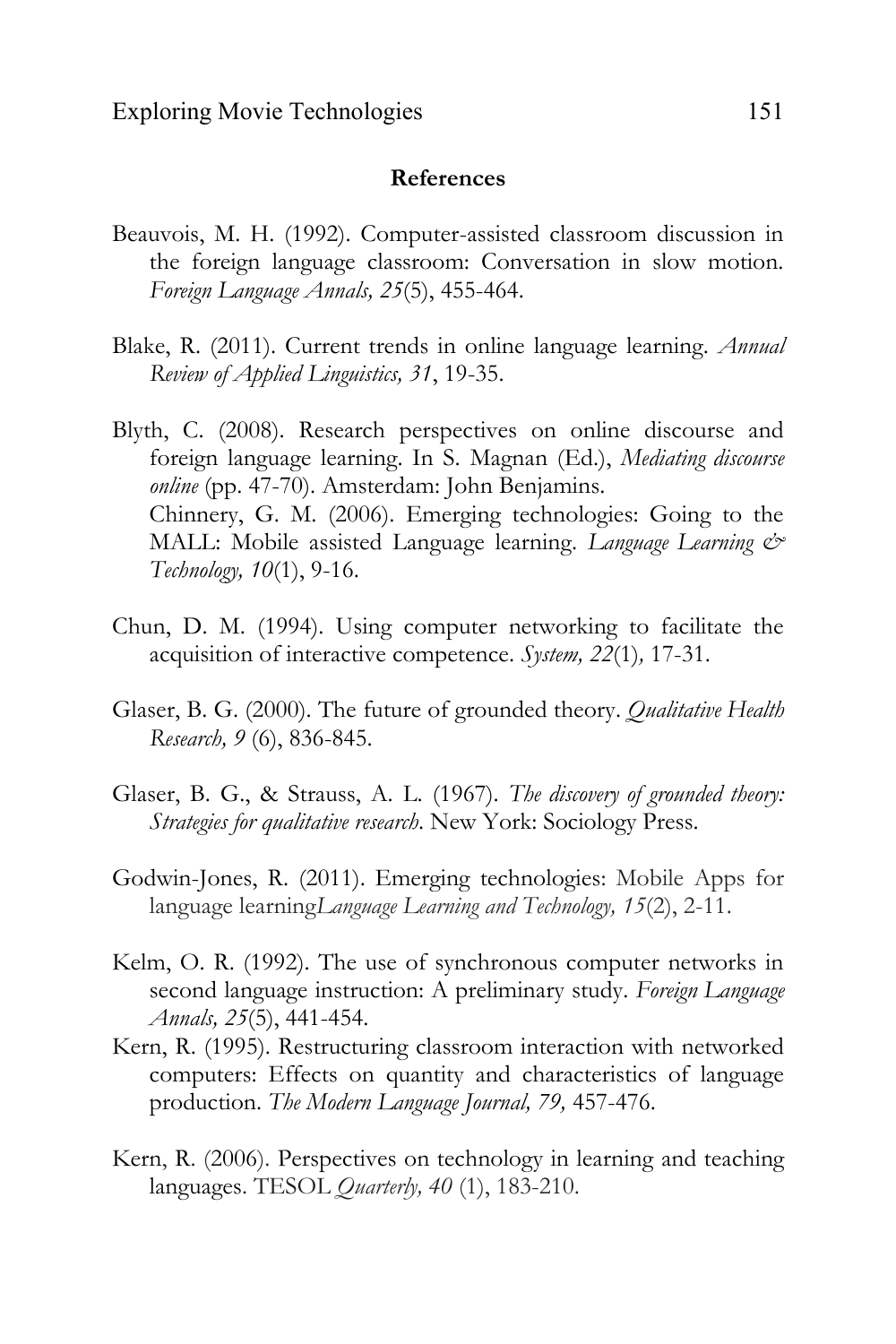- Kern, R., & Warschauer, M. (2000). Theory and practice of networkbased language teaching. In M. Warschauer & R. Kern (Eds.), Network-based language teaching: Concepts and practice (pp. 1- 19). New York: Cambridge University Press.
- Kern, R., Ware, P., & Warschauer, M. (2004). Crossing frontiers: New directions in online pedagogy and research. *Annual Review of Applied Linguistics, 24*, 243-260.
- Kukulska-Hulme, A. (2007). Mobile usability in educational contexts: What have we learnt? *International Review of Research in Open and Distance, 8*(2), 1-16.
- Kukulska-Hulme, A., & Shield, L. (2008). An overview of mobile assisted language learning: From content delivery to supported collaboration and interaction. *ReCALL, 20*(3), 271-289.
- Lan, Y. J., Sung, Y. T., & Chang, K. E. (2007). A mobile-devicesupported peer-assisted learning system for collaborative early EFL reading. *Language Learning & Technology, 11*(3), 130-151.
- Lantolf, J. P., & Thorne, S. L. (2006). Sociocultural theory and second language learning. In B. VanPatten & J. Williams (Eds.), *Theories in second language acquisition* (pp. 197-220). Mahwah, NJ: Erlbaum.
- Modern Language Association. (2010). Press release for enrollments in languages other than English in United States institutions of higher education, Fall 2009. Retrieved from http://www.mla.org/pdf/2009\_enrollment\_survey\_pr.pdf .
- Patton, M. Q. (2002). *Qualitative research and evaluation methods* (3rd ed.). Thousand Oaks, CA: Sage Publications.
- Stockwell, G. (2008). Investigating learner preparedness for and usage patterns of mobile learning. *ReCALL, 20*(3), 253-270.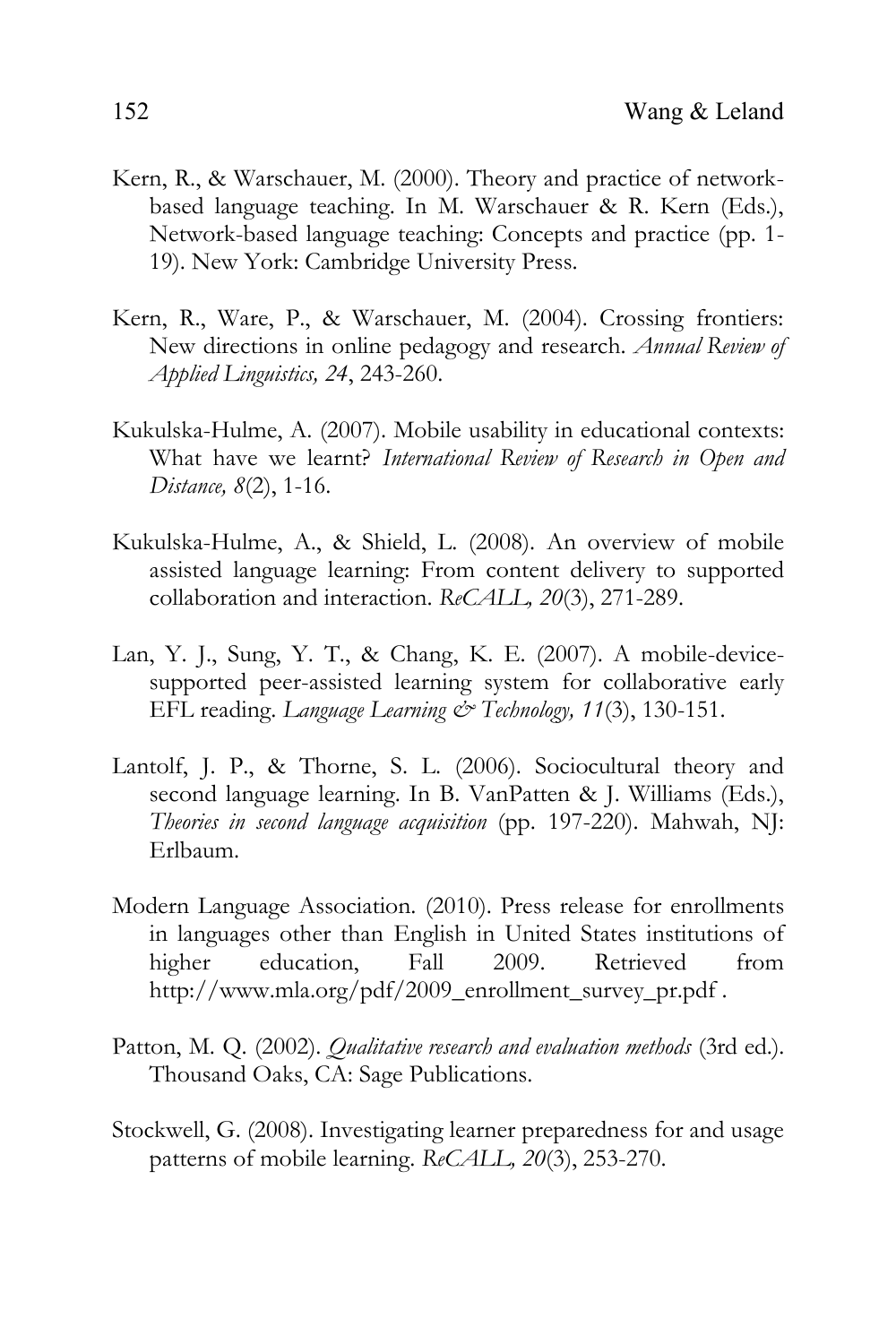- Stockwell, G. (2010). Using mobile phones for vocabulary activities: Examining the effect of the platform. *Language Learning & Technology, 14*(2), 95-110.
- Wang, J. (2011). The use of e-dictionary to read e-text by intermediate and advanced learners of Chinese. *Computer Assisted Language Learning.* DOI:10.1080/09588221.2011.631144.
- Wang, J., & Leland, C. (2011). Beginning students' perceptions of effective activities for Chinese character recognition. *Reading in a Foreign Language, 23*(2), 208-224.
- Wang, J., & Upton, T. A. (2012). The impact of using a pop-up dictionary on the reading processes of beginning learners of Chinese. *Journal of the Chinese Language Teachers Association, 47*(1), 23- 41.
- Warschauer, M. (2005). Sociocultural perspectives on CALL. In J. Egbert & G. M. Petrie (Eds.), *CALL research perspectives* (pp. 41-51). Mahwah,  $N$ : Lawrence Earlbaum.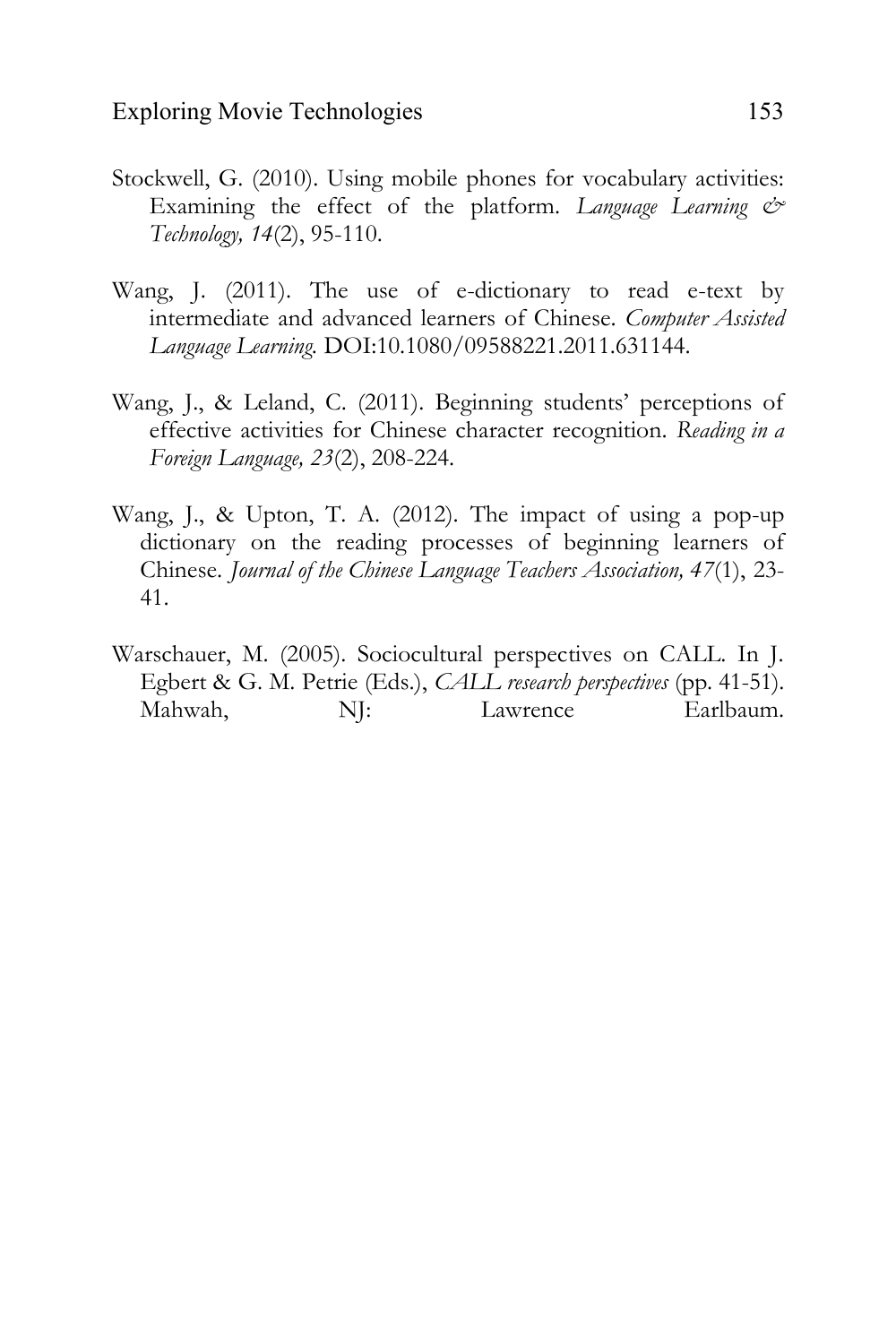Table 1. List of Free Applications

| Application                                            | Description                                                                                                                                                                                                                                                                           | Proficiency<br>Levels |
|--------------------------------------------------------|---------------------------------------------------------------------------------------------------------------------------------------------------------------------------------------------------------------------------------------------------------------------------------------|-----------------------|
| KTdict C-E<br>(iPhone)                                 | Dictionary<br>KT dict C-E is very easy to use. One can input a character by<br>hand to get its meaning in English, pinyin, and other words<br>which embody the character; one can input pinyin to get<br>characters; and one can input English to get Chinese<br>corresponding words. | All                   |
| Hanping<br>(Android Phone<br>only)                     | Dictionary                                                                                                                                                                                                                                                                            | All                   |
| HanZi Reader<br>(iPhone, iPod,<br>iPad only)           | Provides pinyin and translations for words in the reading<br>process.<br>Hanzi Reader is a useful pop up Chinese dictionary. A user<br>can copy and paste Chinese texts into the application.                                                                                         | All                   |
| CamDictionary<br>(iPhone and<br>Android Phone<br>only) | Scans written characters and translates                                                                                                                                                                                                                                               | All                   |
| SlideShark (iPad<br>only)                              | Shows PowerPoint presentations                                                                                                                                                                                                                                                        | All                   |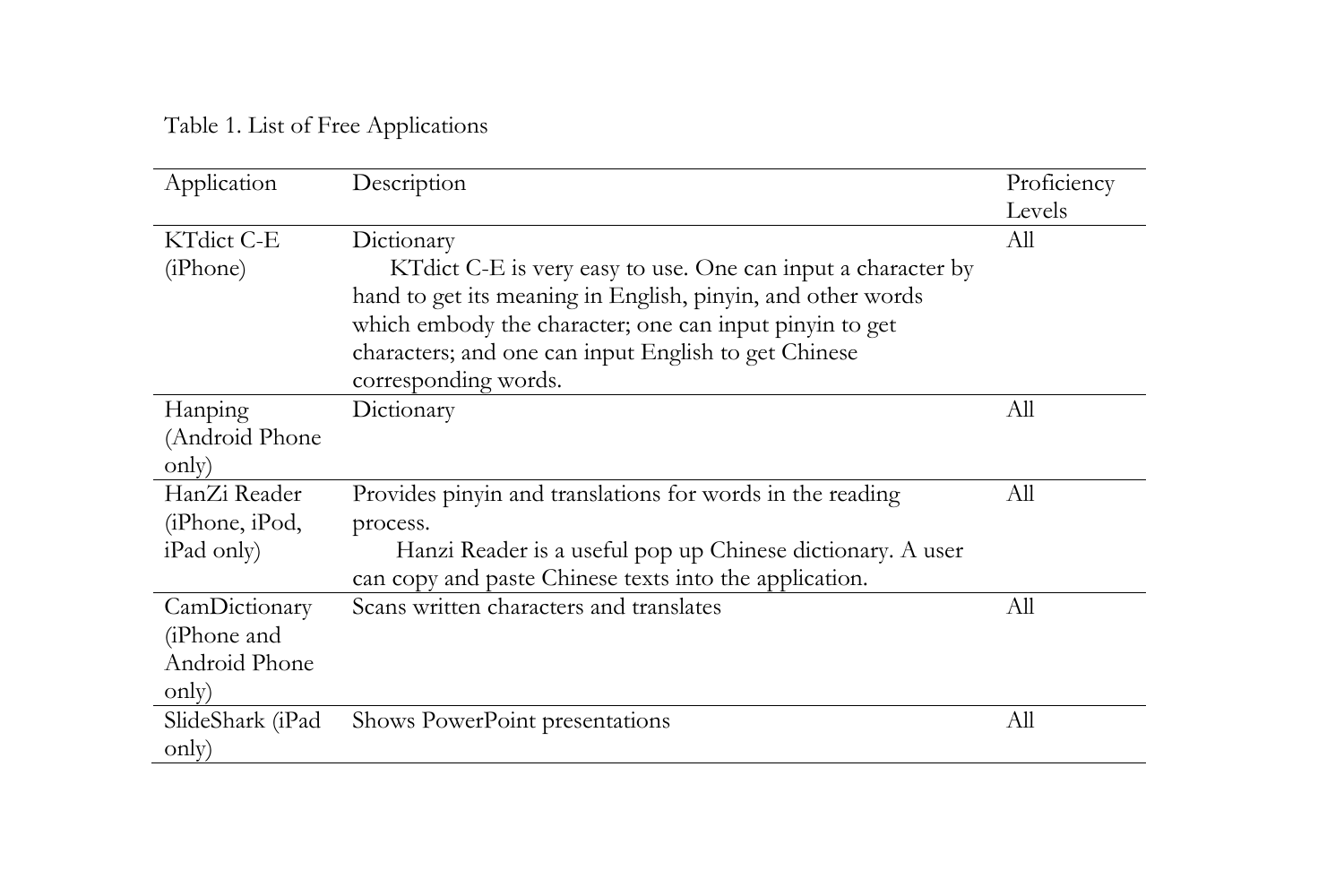| Google          | Transcribes oral language into written language, and translates   | Beginning to |
|-----------------|-------------------------------------------------------------------|--------------|
| Translate       | into another language; can also read out in another language      | Intermediate |
| iFly            | Shows dictated Chinese words in written form                      | Advanced     |
|                 |                                                                   |              |
| Chinese Speak   |                                                                   | Beginning    |
| pad             |                                                                   |              |
| Chinese number  | Provides practice for learning Chinese numbers                    | Beginning to |
| Trainer by      | When playing the game, five numbers appear on the screen          | Intermediate |
| trainchinese    | with one number read out. If the correct number is chosen, a      |              |
| (iPhone, iPod,  | green check will appear on the number and the box will turn       |              |
| iPad only)      | green; if a wrong number is chosen, the red cross will be put on  |              |
|                 | the number with the correct choice entry highlighted in green;    |              |
|                 | and if no choice is made, the numbers will stay on the screen. A  |              |
|                 | string attached to a firecracker keeps on burning, indicating the |              |
|                 | passing of time. At the end of the game, the firecrackers burned, |              |
|                 | and the gained scores appear.                                     |              |
| Pinyin Trainer  | Provides practice for learning Pinyin                             | Beginning to |
| by trainchinese |                                                                   | Intermediate |
| trainchinese    | Provides practice for writing characters                          | Beginning to |
| Chinese Writer  | At the beginning of the game, a character drops from the          | Intermediate |
| (iPhone, iPod,  | top. When the character is tapped on, the character is            |              |
| iPad only)      | pronounced and enlarged for a player to write the character on    |              |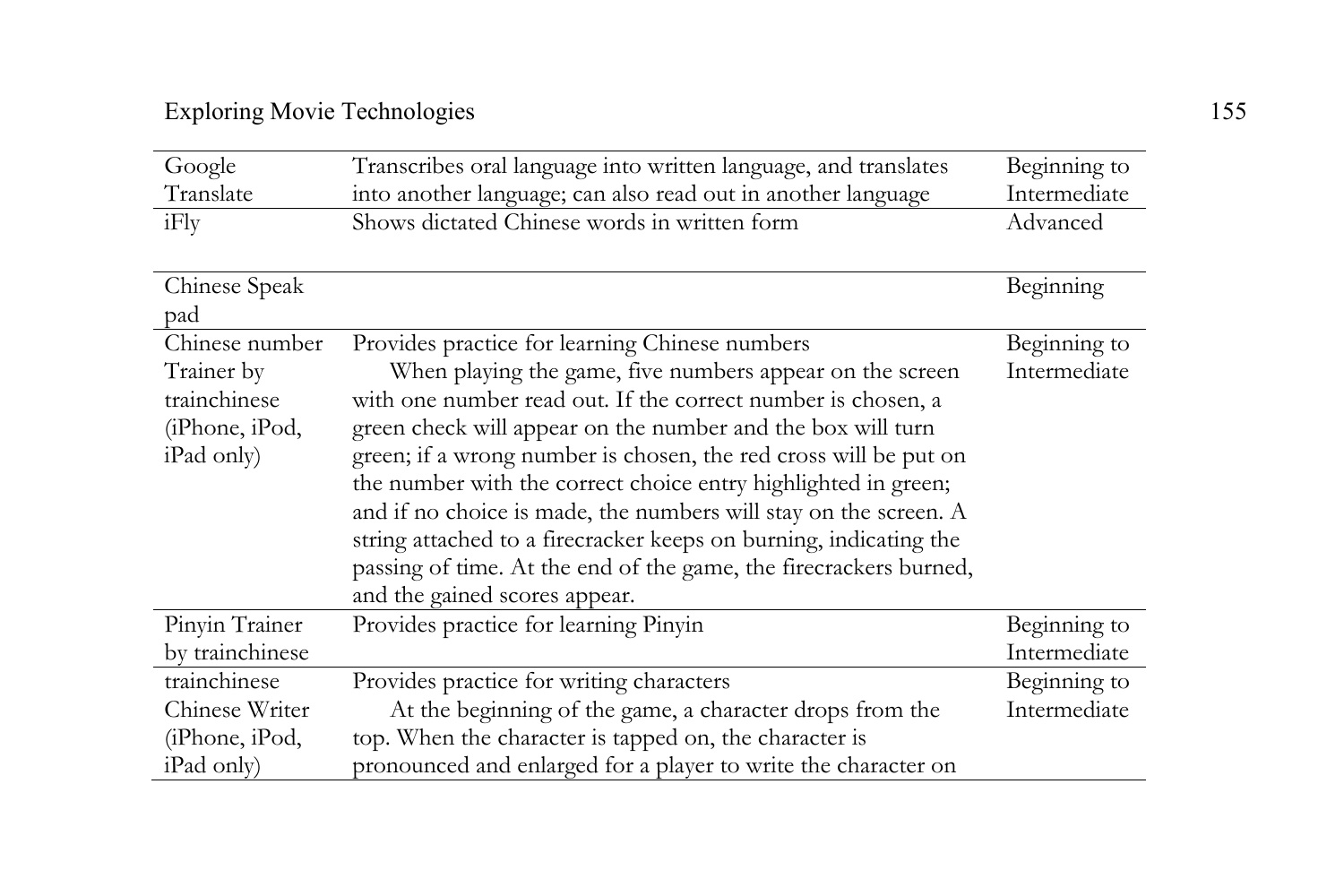|               | the screen with a finger. If the character is written with the<br>correct stroke order, the player can get points; otherwise, the |              |
|---------------|-----------------------------------------------------------------------------------------------------------------------------------|--------------|
|               | player cannot get any points.                                                                                                     |              |
| To Do Two     | Tells an idiomatic story in both Chinese and English                                                                              | Intermediate |
| Things at the |                                                                                                                                   | to Advanced  |
| Same Time-    |                                                                                                                                   |              |
| JoyOrange     |                                                                                                                                   |              |
| 唐诗三百首毫        | For a total of 300 poems, provides reading of each sentence,                                                                      | Advanced     |
| 华版 [300 Tang] | reading of each character, self recording, etc.                                                                                   |              |
| Poems] (iPad  |                                                                                                                                   |              |
| only)         |                                                                                                                                   |              |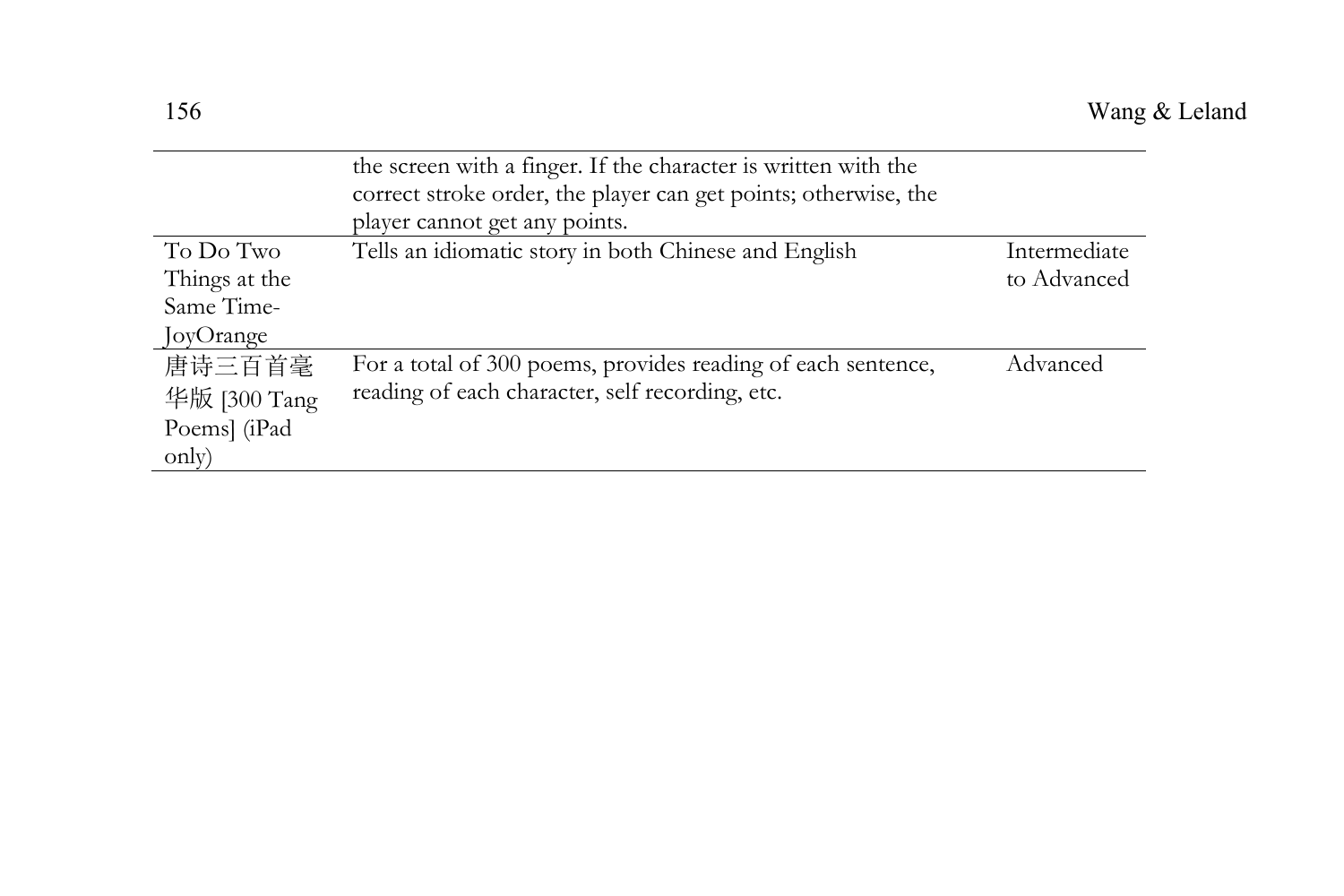# **Appendix**

# **Ouestions**

## Journal One

- 1. What mobile devices (e.g., i-phone, android phone, etc.) do you use to learn Chinese? On your mobile devices, what applications (e.g., edictionary, etc.) do you use?
- 2. For what activities do you use mobile technology for learning Chinese?
- 3. How often do you use mobile devices to learn Chinese?

# Journal Two

- 4. How is your mobile device most helpful to you when you are studying Chinese? Specifically, do you use your mobile devices more often to identify a Chinese character or to translate an English word into Chinese?
- 5. How do you look up an unknown character in the mobile devices?
- 6. What aspects of vocabulary knowledge (the way a character is written, radical, meaning, pronunciation, and frequently co-occurring character) do you pay special attention to after you find the unknown character and why?

Please rank the following in the order of importance for you after you identify the character.

\_\_\_\_\_The way a character is written

Meaning

\_\_\_\_\_Pronunciation

\_\_\_\_\_Frequently co-occurring character

\_\_\_\_\_Radical

- Other (please specify)
- 7. What is the likelihood that you will recognize the character when you encounter it at a later date?

# Journal Three

- 8. When you use mobile devices to translate English words into Chinese, what are your criteria for picking a Chinese word if there is more than one choice?
- 9. Which aspects of vocabulary knowledge (the way a character is written, radical, meaning, pronunciation, and frequently co-occurring character) do you pay special attention to after you obtain a Chinese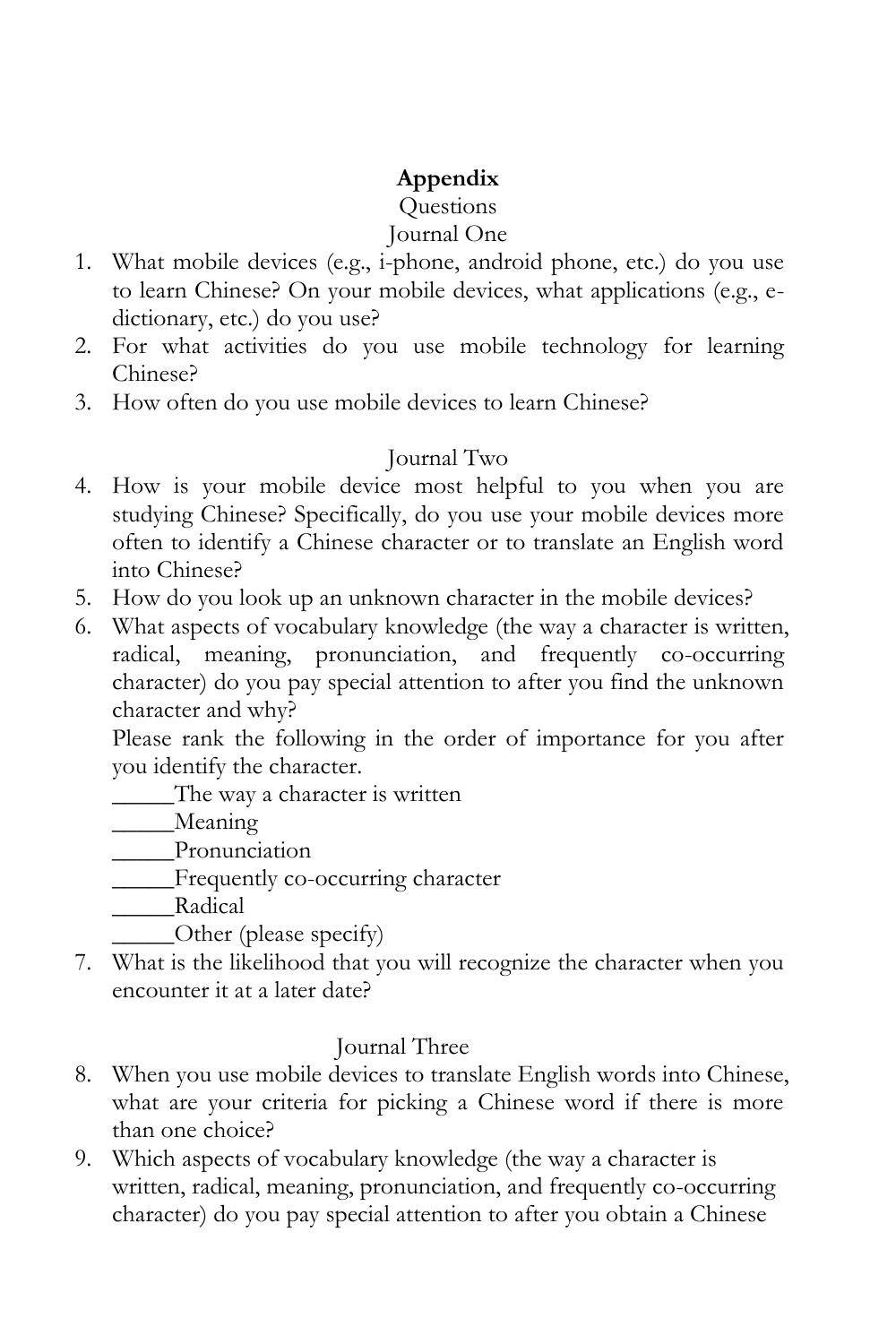character? Why?

Please rank the following in the order of importance for you after you obtain the character.

The way a character is written

\_\_\_\_Meaning

\_\_\_\_\_Pronunciation

\_\_\_\_\_Frequently co-occurring character

Radical

- Other (please specify)
- 10. What is the likelihood that you will recognize a character you looked up when you encounter it at a later date? What is the likelihood that you will use the Chinese word on your own?
- 11. Which mobile devices do you see as being most useful to students at various proficiency levels? Why?

# Journal Four

- 12. Generally speaking, how do you feel about using mobile technology to help you study Chinese?
- 13. What are the advantages of using mobile technology to learn Chinese?
- 14. What are the disadvantages of using mobile technology to learn Chinese?
- 15. Have you explored any unconventional uses of mobile devices and applications in studying Chinese? If so, please describe these experiences.

# Journal Five

- 16. Looking to the future, are there any applications not available now that you think would be helpful? If so, please describe what they would do.
- 17. Describe the ways you use mobile devices to learn Chinese by interacting with people?
- 18. What are the total effects of using mobile devices for learning Chinese?
- 19. Students at which proficiency level could benefit most from using mobile devices, why?
- 20. How do you typically find out about new applications? (From friends, searching the Internet, advertisements, apple store.)